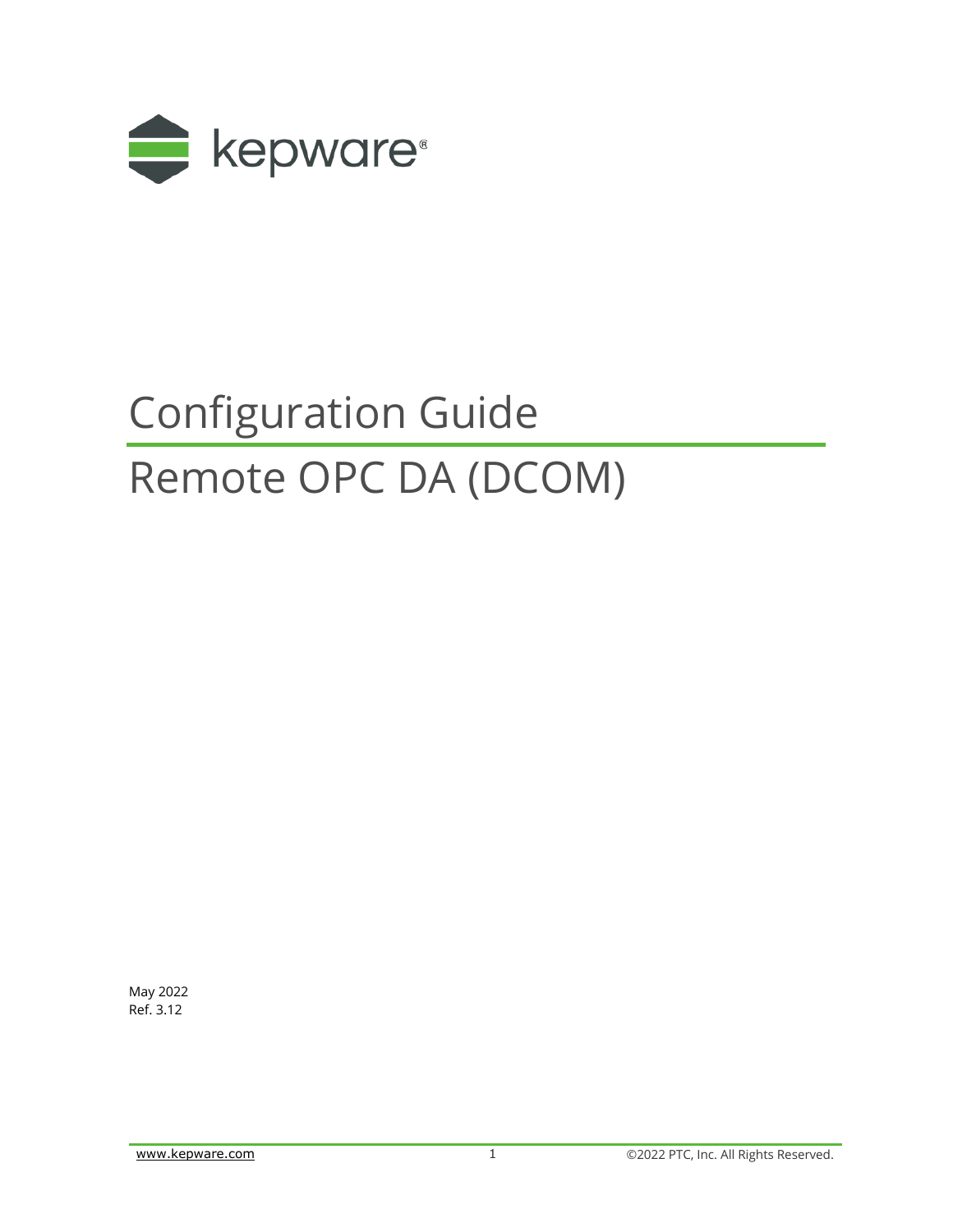## **Table of Contents**

| 1. |     |  |
|----|-----|--|
|    | 1.1 |  |
|    | 1.2 |  |
| 2. |     |  |
|    | 2.1 |  |
|    | 2.2 |  |
|    | 2.3 |  |
|    | 2.4 |  |
| 3. |     |  |
|    | 3.1 |  |
|    | 3.2 |  |
| 4. |     |  |
|    | 4.1 |  |
|    | 4.2 |  |
|    | 4.3 |  |
| 5. |     |  |
|    | 5.1 |  |
|    | 5.2 |  |
| 6. |     |  |
| 7. |     |  |
|    | 7.1 |  |
|    | 7.2 |  |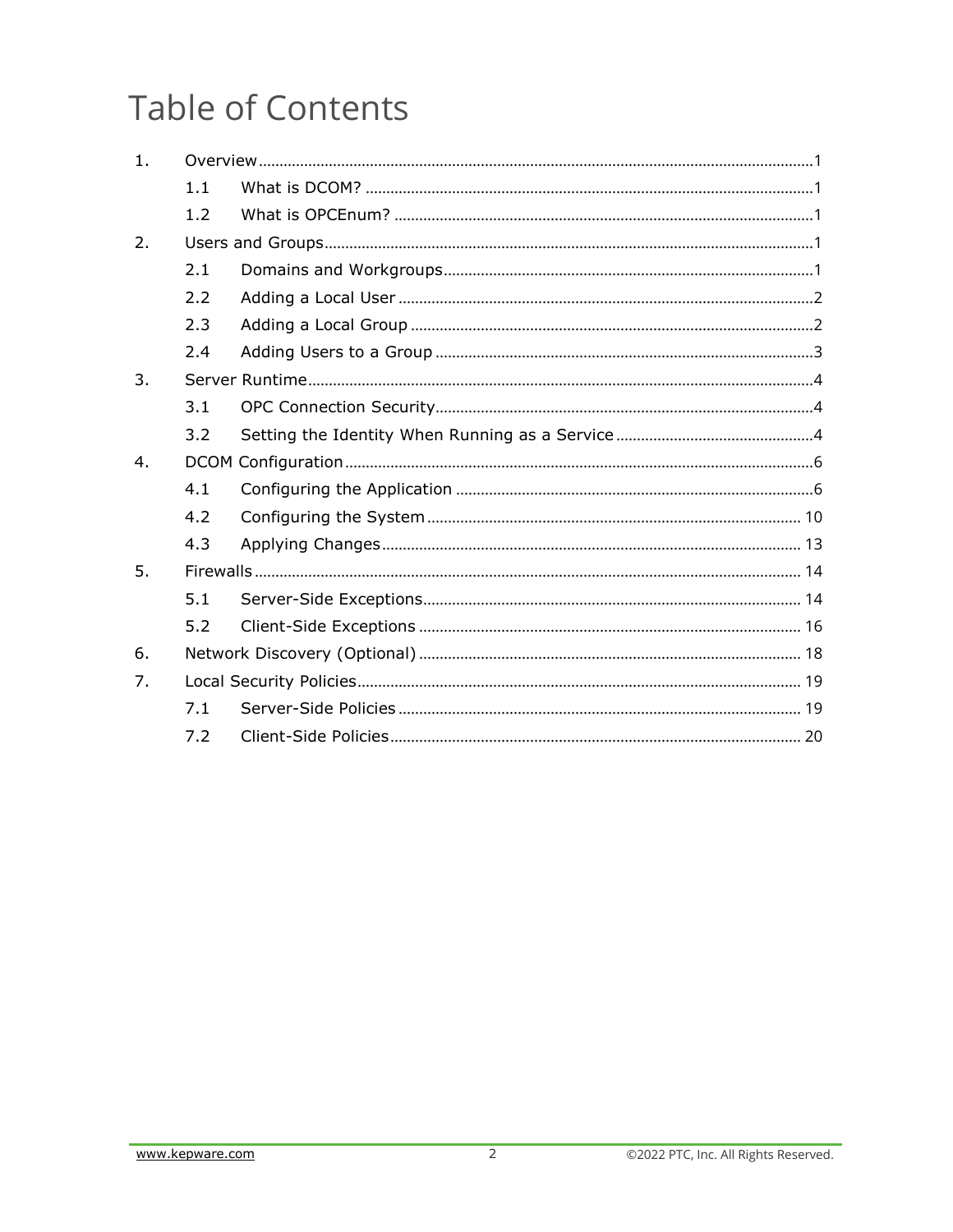### <span id="page-2-0"></span>**1. Overview**

This document provides information for setting up a secure DCOM connection between an OPC server and a client running on a supported Microsoft operating system.

#### <span id="page-2-1"></span>1.1 What is DCOM?

Distributed Component Object Model (DCOM) is an extension of Component Object Model (COM) that allows COM components to communicate among objects on different computers. DCOM uses Remote Procedure Call (RPC) to generate standard packets that can be shared across a network, which in turn allows COM to communicate beyond the boundaries of the local machine.

Because DCOM poses a security threat, care should be taken to expose only what is required for the application. Although multiple security layers exist, it is still possible that some part of the system can be compromised.

#### <span id="page-2-2"></span>1.2 What is OPCEnum?

The OPC server stores OPC-specific information in the registry. Since OPC clients must be able to discover servers running on the same machine and remote machines, there needs to be a standard method for accessing this registry information (which is not available for remote access). To do so, a component called OPCEnum is provided by the OPC Foundation. OPCEnum is an executable typically installed on a computer with the OPC server. It runs as a system service and provides a means to browse the local machine for OPC servers and exposes the resulting list to the OPC client.

## <span id="page-2-3"></span>**2. Users and Groups**

To ensure that an OPC connection is secure, create users and groups exclusively for this use. These can be manually added by any user with the proper credentials.

#### <span id="page-2-4"></span>2.1 Domains and Workgroups

When working within a workgroup, each user needs to be created locally on each computer involved in the connection. Furthermore, each user account must have the same password for authentication to occur. A blank password is not valid in most cases.

When working within a domain, local users and groups are not required to be added to each computer. If working within a domain is preferred, a network administrator may have to implement changes.

Mixing domains and workgroups requires both computers to authenticate with the lesser of the two options. As such, local user accounts must be added to the domain computer.

<span id="page-2-5"></span>**Note**: The client application must run as the authenticated user.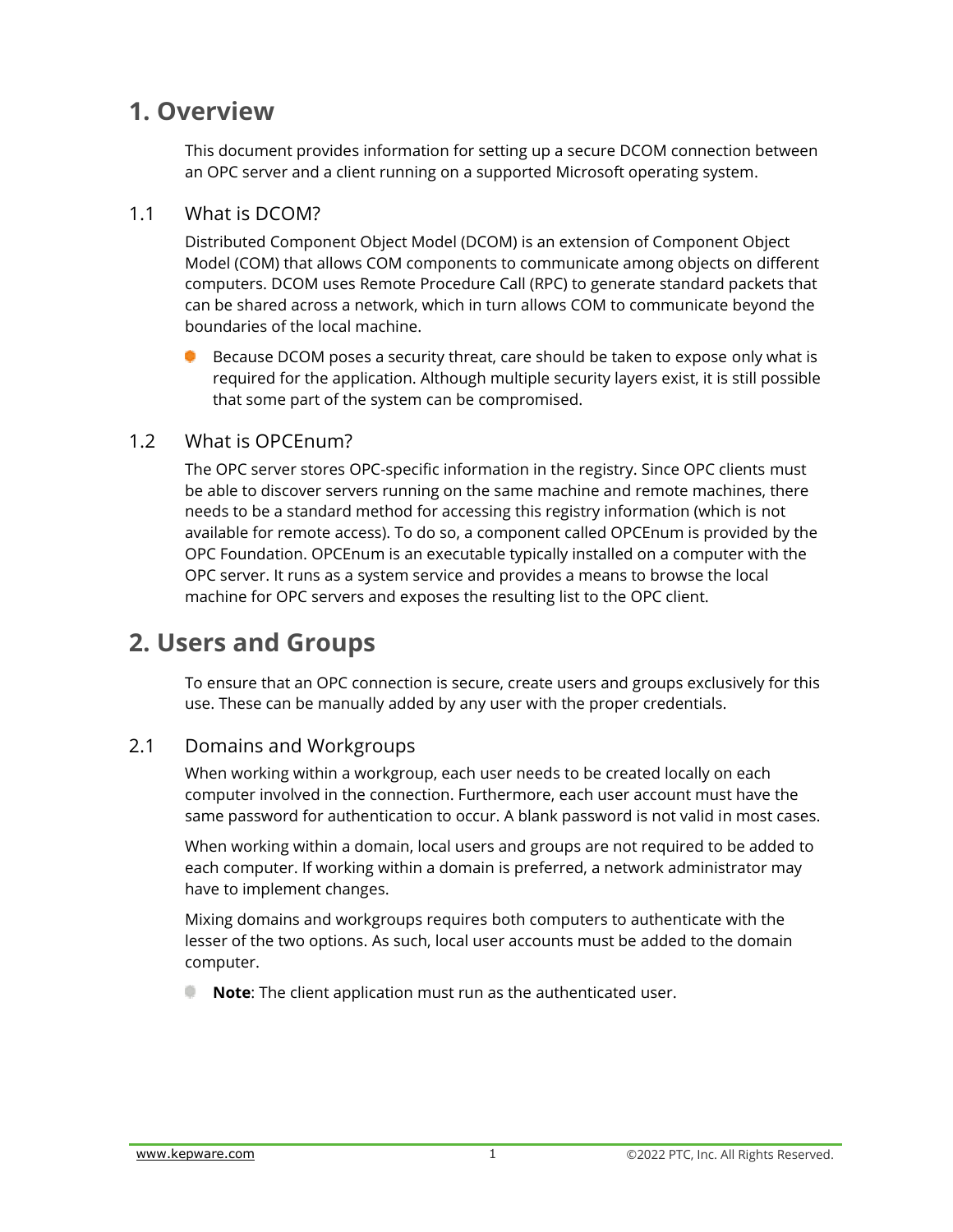#### 2.2 Adding a Local User

1. Launch Local User and Groups, which is part of the Microsoft Management Console. To view it directly, select **Start | Run** and type "lusrmgr.msc".

| lusrmgr - [Local Users and Groups (Local)]               |                         |                                                                         |  |  |  |  |
|----------------------------------------------------------|-------------------------|-------------------------------------------------------------------------|--|--|--|--|
| <u>File</u><br>Action <u>V</u> iew Help<br>同B ?同<br>⊜    |                         |                                                                         |  |  |  |  |
| Local Users and Groups (Local)<br><b>Users</b><br>Groups | Name<br>Users<br>Groups | <b>Actions</b><br>Local Users and Groups (Local)<br><b>More Actions</b> |  |  |  |  |
|                                                          |                         |                                                                         |  |  |  |  |

- 2. Click **Users**.
- 3. Select **Action | New User**.
- 4. Type the appropriate information in the dialog box.

| <b>New User</b>                  |                                         | 7     | × |
|----------------------------------|-----------------------------------------|-------|---|
| User name:                       | OPCUser1                                |       |   |
| Full name:                       |                                         |       |   |
| Description:                     | This user is for OPC communications.    |       |   |
|                                  |                                         |       |   |
| Password:                        |                                         |       |   |
| Confirm password:                |                                         |       |   |
|                                  | User must change password at next logon |       |   |
| √ User cannot change password    |                                         |       |   |
| $\sqrt{}$ Password never expires |                                         |       |   |
| Account is disabled              |                                         |       |   |
|                                  |                                         |       |   |
|                                  |                                         |       |   |
| Help                             | Create                                  | Close |   |

- 5. Click **Create**.
- 6. Click **Close**.
- <span id="page-3-0"></span>2.3 Adding a Local Group
	- 1. Launch Local User and Groups, which is part of the Microsoft Management Console. To view it directly, select **Start | Run** and type "lusrmgr.msc".
	- 2. Click **Groups** and select **Action | New Group**.
	- 3. In Group name, type a name for the new group.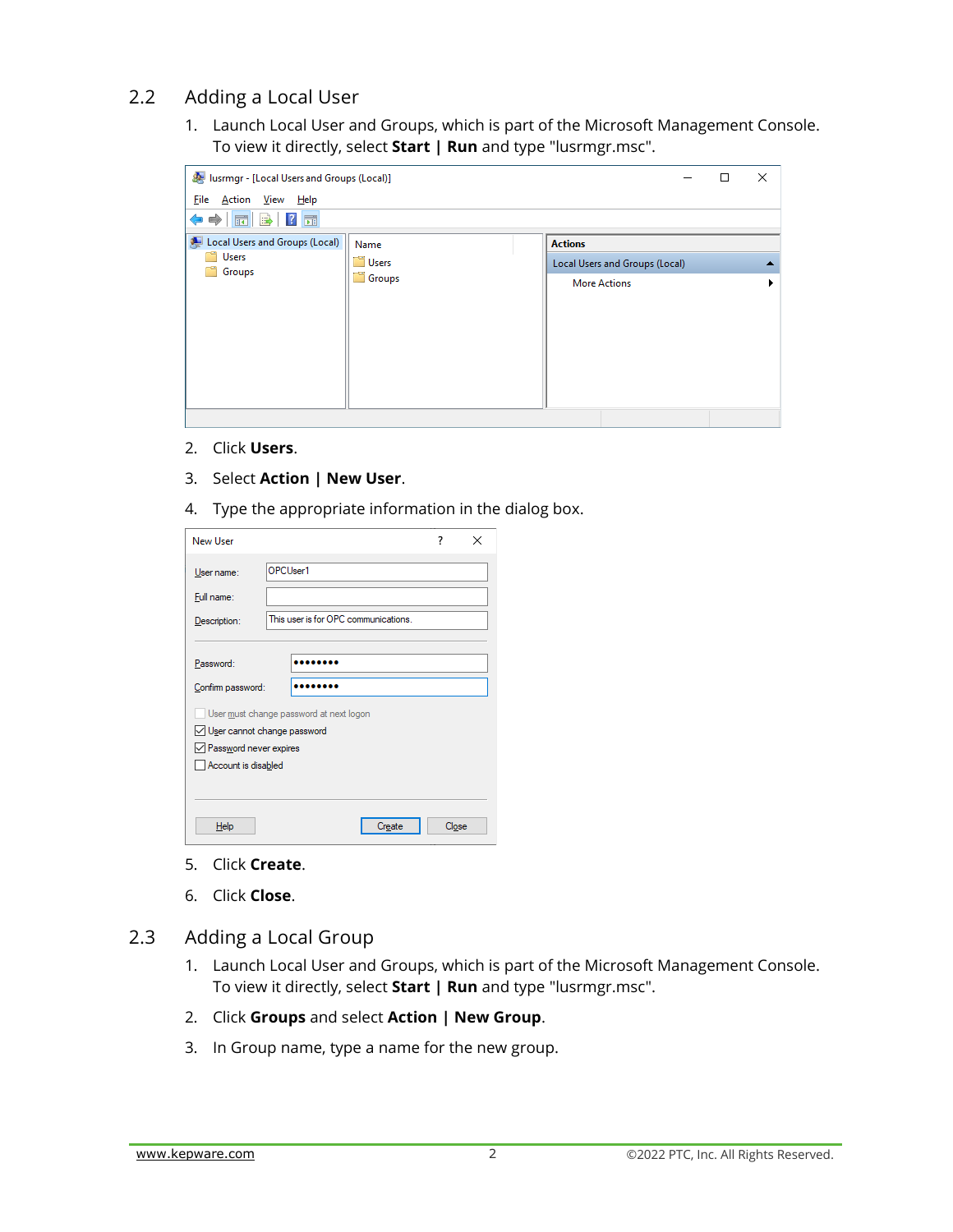| New Group    |                                       | ?     | × |
|--------------|---------------------------------------|-------|---|
| Group name:  | OPCGroup                              |       |   |
| Description: | This group is for OPC communications. |       |   |
| Members:     |                                       |       |   |
|              |                                       |       |   |
|              |                                       |       |   |
|              |                                       |       |   |
|              |                                       |       |   |
|              |                                       |       |   |
|              |                                       |       |   |
| Add          | Remove                                |       |   |
|              |                                       |       |   |
| Help         | Create                                | Close |   |
|              |                                       |       |   |

- 4. In Description, type a phrase to identify the new group.
- 5. Click **Create**.
- 6. Click **Close**.
- <span id="page-4-0"></span>2.4 Adding Users to a Group
	- 1. Launch Local User and Groups.
	- 2. Select **Groups**.
	- 3. Right-click on the new group and select **Add to Group**, then select **Add**.

| <b>Select Users</b>                                               |    | ×                  |
|-------------------------------------------------------------------|----|--------------------|
| Select this object type:<br>Users or Built-in security principals |    | Object Types       |
| From this location:<br><b>OPCSERVER</b>                           |    | Locations          |
| Enter the object names to select (examples):                      |    |                    |
| OPCSERVER\OPCUser1                                                |    | <b>Check Names</b> |
| Advanced                                                          | OK | Cancel             |

- 4. In Object Types, select the types of objects to find.
- 5. In Locations, click the domain or the computer that contains the users to add.
- 6. Click **OK**.
- 7. Type the name of the user or group to be added to the group.
- 8. To validate the user or group names being added, click **Check Names**.
- 9. Click **OK**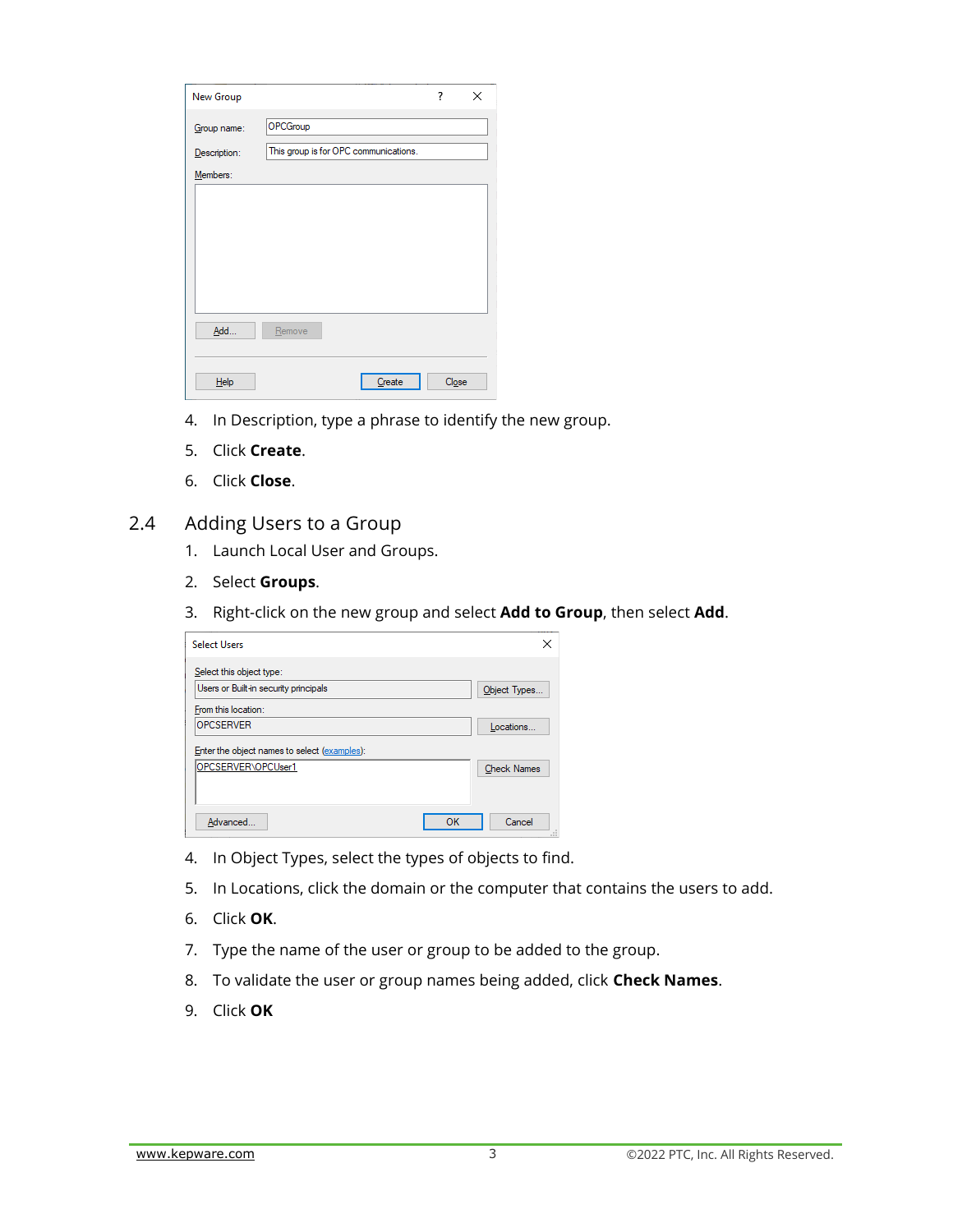## <span id="page-5-0"></span>**3. Server Runtime**

Before DCOM is configured on the server computer, the process mode should be chosen. *For more information on which process mode is appropriate for the specific application, refer to the server's help file*.

**Caution**: Application-level DCOM settings are reset when the server's process mode is changed.

#### <span id="page-5-1"></span>3.1 OPC Connection Security

To provide the highest level of security, DCOM must be enabled in the Runtime. This option, which is enabled by default, ensures that DCOM settings are enforced and user authentication is performed.

**Caution**: Disabling the option is not recommended and is not supported by ۰ Microsoft operating systems updated after June 2022.

- 1. Right-click on the Server Administration icon in the system tray.
- 2. Select **Settings**.
- **Tip**: If the Administration icon is not present, access it from the **Start** menu.
- 3. Select the **Runtime Options** tab.
- 4. Check **Use DCOM configuration settings** (if it is not already enabled).

|                                    |                      | Clean up now                                                                                                                                 |
|------------------------------------|----------------------|----------------------------------------------------------------------------------------------------------------------------------------------|
|                                    |                      |                                                                                                                                              |
| OPC Connection Security            |                      |                                                                                                                                              |
| utility. Requires runtime restart. |                      |                                                                                                                                              |
| Use DCOM configuration settings    |                      | Configure                                                                                                                                    |
|                                    | Keep the most recent | Backup the Runtime project prior to replacement<br>10<br>Check the following box to use security settings supplied by the DCOM configuration |

- 5. Click **OK**.
- ۵ **Tip**: If prompted to restart the Runtime, choose **Yes**.

#### <span id="page-5-2"></span>3.2 Setting the Identity When Running as a Service

When the OPC server's process mode is set to run as a service, the service must be set to run as a specific user so that the client can authenticate the callbacks sent from the server.

- 1. Launch Windows Services. To view it directly, select **Start | Run** and type "services.msc".
- 2. Locate the OPC server runtime and view **Properties**. In this example, "KEPServerEX Runtime" is displayed, but this can apply to other OPC servers.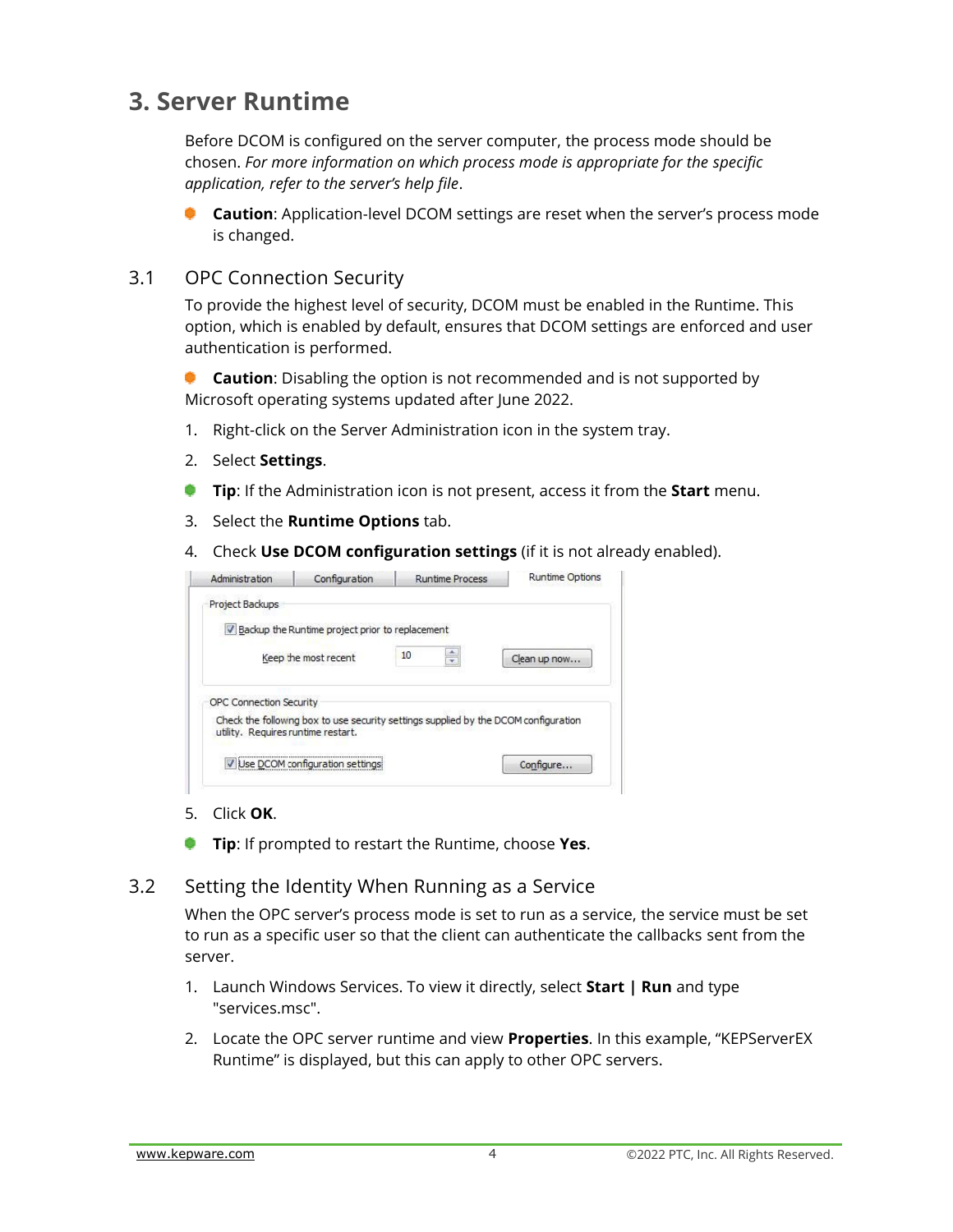| Services                       |                                                                                                            |                                                                                                                                                                                                                                           |                                                                                                        |                    |                                                                      |                                                                                                                                             | × |
|--------------------------------|------------------------------------------------------------------------------------------------------------|-------------------------------------------------------------------------------------------------------------------------------------------------------------------------------------------------------------------------------------------|--------------------------------------------------------------------------------------------------------|--------------------|----------------------------------------------------------------------|---------------------------------------------------------------------------------------------------------------------------------------------|---|
| Action<br>Help<br>File<br>View |                                                                                                            |                                                                                                                                                                                                                                           |                                                                                                        |                    |                                                                      |                                                                                                                                             |   |
| 丽<br>(= C)                     | 雨<br>$\blacksquare$<br>17<br>D.                                                                            |                                                                                                                                                                                                                                           |                                                                                                        |                    |                                                                      |                                                                                                                                             |   |
| Services (Local)               | Services (Local)                                                                                           |                                                                                                                                                                                                                                           |                                                                                                        |                    |                                                                      |                                                                                                                                             |   |
|                                | <b>KEPServerEX 6.11 Runtime</b>                                                                            | $\wedge$<br>Name                                                                                                                                                                                                                          | <b>Description</b>                                                                                     | <b>Status</b>      | Startup Type                                                         | Log On As                                                                                                                                   |   |
|                                | Stop the service<br><b>Restart the service</b><br>Description:<br>Runtime component of KEPServerEX<br>6.11 | KEPServerEX 6.11 Config API Service<br>KEPServerEX 6.11 Event Logger<br>KEPServerEX 6.11 Historian<br>KEPServerEX 6.11 IoT Gateway<br>KEPServerEX 6.11 Key Service<br><b>KEPServerEX 6.11 Runtime</b>                                     | Config API<br>Event logge Running<br>Historian co<br>loT Gateway<br>Key service  Running<br>Runtime co | Running<br>Running | Automatic<br>Automatic<br>Manual<br>Manual<br>Manual<br>Automatic    | <b>Local System</b><br><b>Local System</b><br><b>Local System</b><br>Local System<br>Local System<br>.\OPCUser1                             |   |
|                                | Extended / Standard                                                                                        | KEPServerEX 6.11 Script Engine<br>KEPServerEX 6.11 Store and Forward<br>C. KtmRm for Distributed Transaction Coordinat<br>C. Language Experience Service<br>C. Link-Layer Topology Discovery Mapper<br>C. Local Profile Assistant Service | Script Engin<br>Store and F<br>Coordinates<br>Provides inf<br>Creates a N<br>This service              |                    | Manual<br>Manual<br>Manual (Triq<br>Manual<br>Manual<br>Manual (Trig | <b>Local System</b><br><b>Local System</b><br><b>Network Service</b><br><b>Local System</b><br><b>Local Service</b><br><b>Local Service</b> |   |
|                                |                                                                                                            |                                                                                                                                                                                                                                           |                                                                                                        |                    |                                                                      |                                                                                                                                             |   |

- 3. In the Properties dialog, select the **Log On** tab.
- 4. Click the **This account** radio button.

| KEPServerEX 6.11 Runtime Properties (Local Computer)<br>× |  |                                        |        |        |  |  |  |  |
|-----------------------------------------------------------|--|----------------------------------------|--------|--------|--|--|--|--|
| General Log On Recovery Dependencies                      |  |                                        |        |        |  |  |  |  |
| Log on as:                                                |  |                                        |        |        |  |  |  |  |
| ◯ Local System account                                    |  | Allow service to interact with desktop |        |        |  |  |  |  |
| <b>O</b> This account:                                    |  | .\OPCUser1                             |        | Browse |  |  |  |  |
| Password:                                                 |  |                                        |        |        |  |  |  |  |
| Confirm password:                                         |  |                                        |        |        |  |  |  |  |
|                                                           |  |                                        |        |        |  |  |  |  |
|                                                           |  |                                        |        |        |  |  |  |  |
|                                                           |  |                                        |        |        |  |  |  |  |
|                                                           |  |                                        |        |        |  |  |  |  |
|                                                           |  |                                        |        |        |  |  |  |  |
|                                                           |  |                                        |        |        |  |  |  |  |
|                                                           |  |                                        |        |        |  |  |  |  |
|                                                           |  | OK                                     | Cancel | Apply  |  |  |  |  |

- 5. Enter the username or click **Browse** to launch the Select User dialog to assist in selecting a valid username.
- **Note:** The specified user must be part of the Administrators group.
- 6. Enter and confirm the password of the user chosen to run the server application.
- 7. Click **OK** to return to Services.
- 8. Restart the OPC server service to apply changes.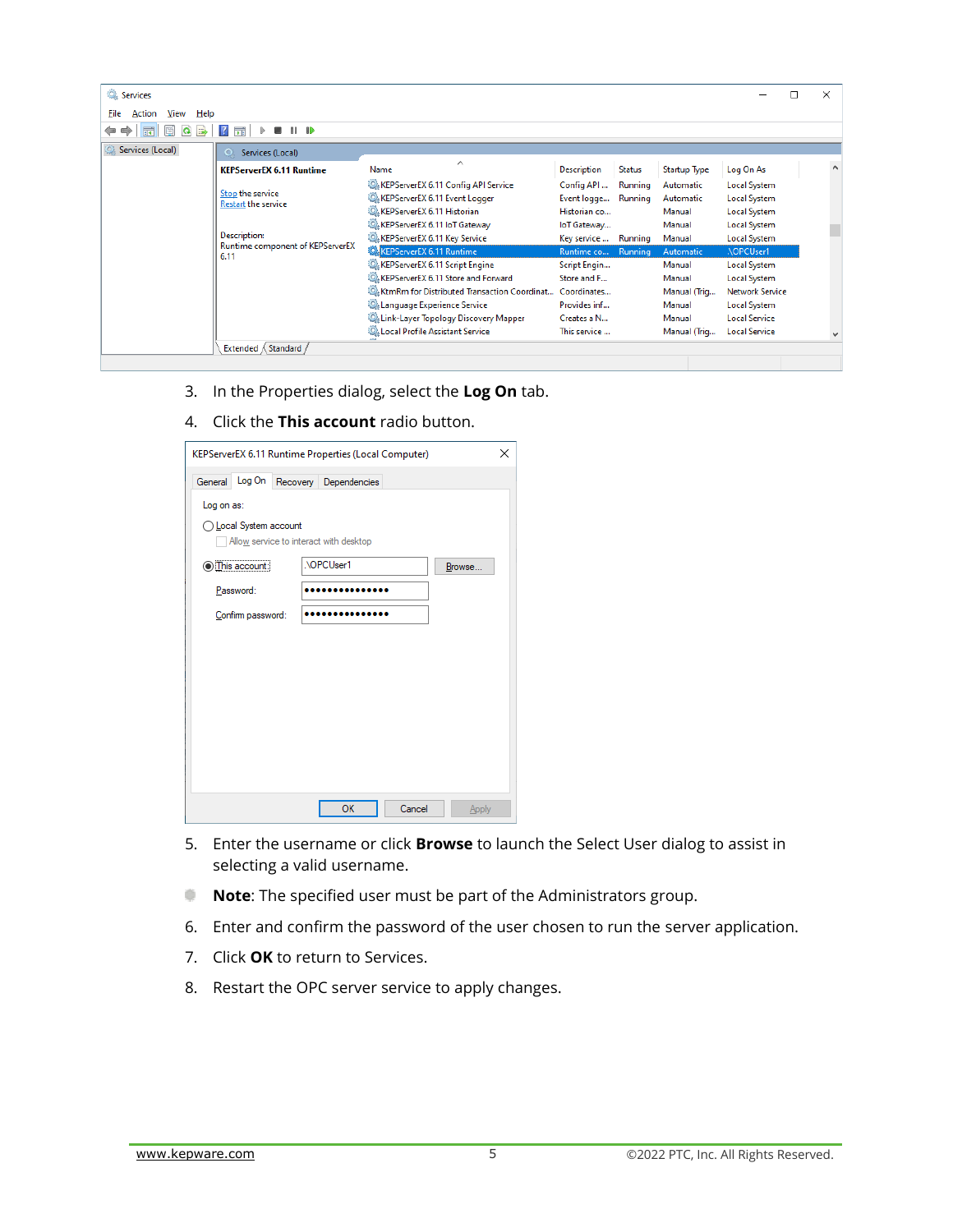## <span id="page-7-0"></span>**4. DCOM Configuration**

The computer running the OPC server requires changes to the application and system levels to setup DCOM correctly.

#### <span id="page-7-1"></span>4.1 Configuring the Application

- 1. Launch Component Services, which is part of the Microsoft Management Console. To view it directly, select **Start | Run** and type "dcomcnfg".
- 2. Under Console Root, expand Component Services, Computers, My Computer, and DCOM Config.
- 3. Browse the DCOM-enabled objects until the OPC server application is located. In this example, "KEPServerEX" is displayed, but this can apply to other OPC servers.



- 4. Right-click on the server application and select **Properties….**
- 5. View the **General** tab.
- 6. Verify that the Authentication Level is set to **Default**.

| <b>KEPServerEX 6.11 Properties</b>          |                                        |        | 7 | ×     |  |  |
|---------------------------------------------|----------------------------------------|--------|---|-------|--|--|
| General                                     | Location Security Endpoints Identity   |        |   |       |  |  |
| General properties of this DCOM application |                                        |        |   |       |  |  |
| Application Name: KEPServerEX 6.11          |                                        |        |   |       |  |  |
| Application ID:                             | {7BC0CC8E-482C-47CA-ABDC-0FE7F9C6E729} |        |   |       |  |  |
| Application Type: Local Service             |                                        |        |   |       |  |  |
| Authentication Level: Default               |                                        |        |   |       |  |  |
| Service Name: KEPServerEXV6                 |                                        |        |   |       |  |  |
| Learn more about setting these properties.  |                                        |        |   |       |  |  |
|                                             | OK                                     | Cancel |   | Apply |  |  |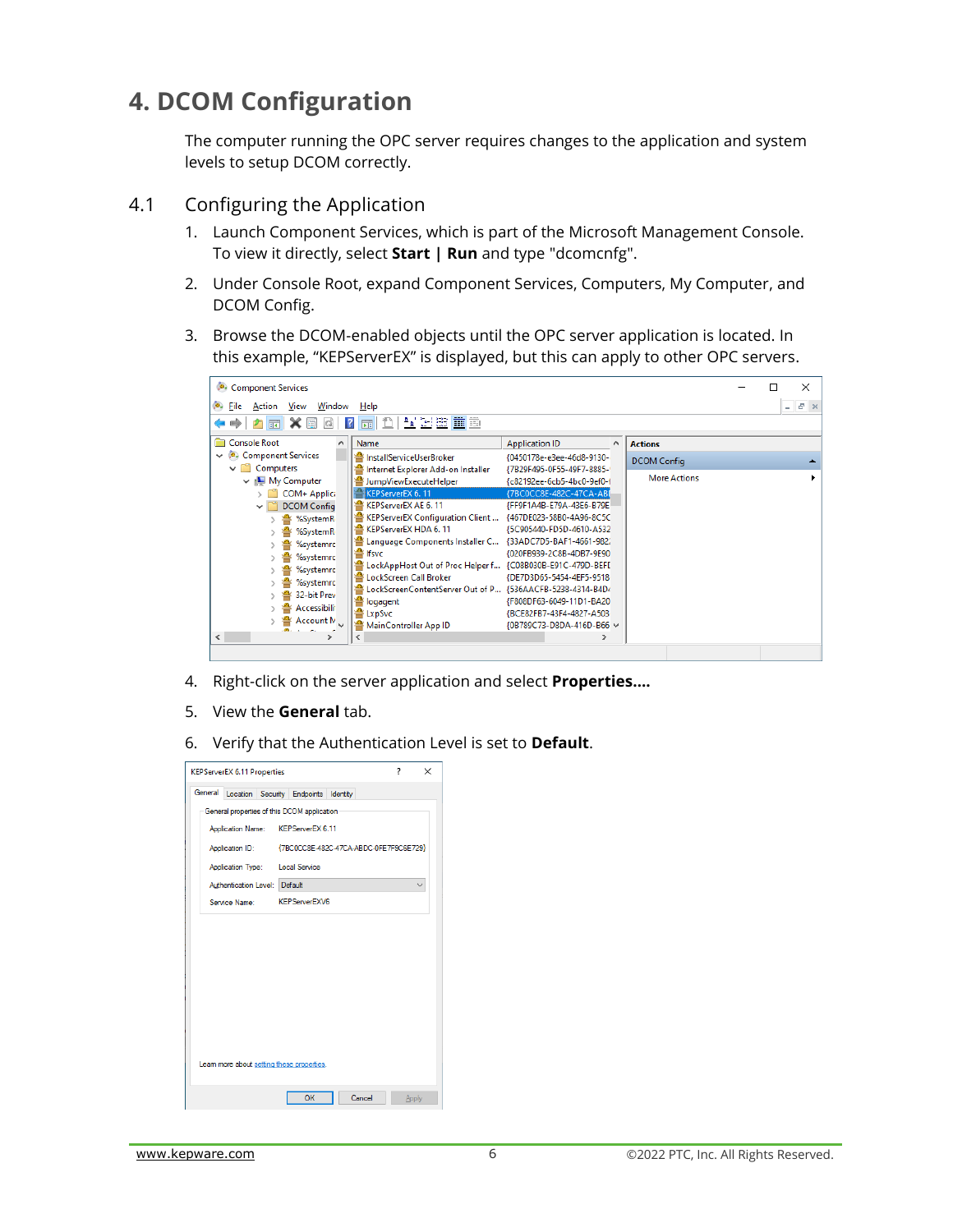- 7. View the **Location** tab.
- 8. Verify that only the **Run application on this computer** option is enabled.

| <b>KEPServerEX 6.11 Properties</b>                                                                                                                                                                                          | 7      | $\times$ |  |  |  |  |  |
|-----------------------------------------------------------------------------------------------------------------------------------------------------------------------------------------------------------------------------|--------|----------|--|--|--|--|--|
| Location<br>General<br>Security<br>Endpoints<br>Identity                                                                                                                                                                    |        |          |  |  |  |  |  |
| The following settings allow DCOM to locate the correct computer for this<br>application. If you make more than one selection, then DCOM uses the first<br>applicable one. Client applications may overide your selections. |        |          |  |  |  |  |  |
| Run application on the computer where the data is located.                                                                                                                                                                  |        |          |  |  |  |  |  |
| Run application on this computer.                                                                                                                                                                                           |        |          |  |  |  |  |  |
| Run application on the following computer:                                                                                                                                                                                  |        |          |  |  |  |  |  |
|                                                                                                                                                                                                                             | Browse |          |  |  |  |  |  |
|                                                                                                                                                                                                                             |        |          |  |  |  |  |  |
|                                                                                                                                                                                                                             |        |          |  |  |  |  |  |
|                                                                                                                                                                                                                             |        |          |  |  |  |  |  |
|                                                                                                                                                                                                                             |        |          |  |  |  |  |  |
|                                                                                                                                                                                                                             |        |          |  |  |  |  |  |
|                                                                                                                                                                                                                             |        |          |  |  |  |  |  |
| Leam more about setting these properties.                                                                                                                                                                                   |        |          |  |  |  |  |  |
| OK<br>Cancel                                                                                                                                                                                                                |        | Apply    |  |  |  |  |  |

- 9. View the **Security** tab.
- 10. In the **Launch and Activation Permissions** area, select **Customize** (so users and groups can be granted permission to start the OPC server if it is not running).
- 11. Click **Edit….**

| <b>KEPServerEX 6.11 Properties</b>                 | 7     | $\times$ |
|----------------------------------------------------|-------|----------|
| General Location Security<br>Endpoints<br>Identity |       |          |
| <b>Launch and Activation Permissions</b>           |       |          |
| ◯ Use Default                                      |       |          |
| Customize                                          | Edit  |          |
| <b>Access Permissions</b>                          |       |          |
| ◯ Use Default                                      |       |          |
| Customize                                          | Edit  |          |
| <b>Configuration Permissions</b>                   |       |          |
| ◯ Use Default                                      |       |          |
| Customize                                          | Edit  |          |
| Leam more about setting these properties.          |       |          |
| Cancel<br>OK                                       | Apply |          |

12. In Launch and Activation Permissions, select **Edit...**.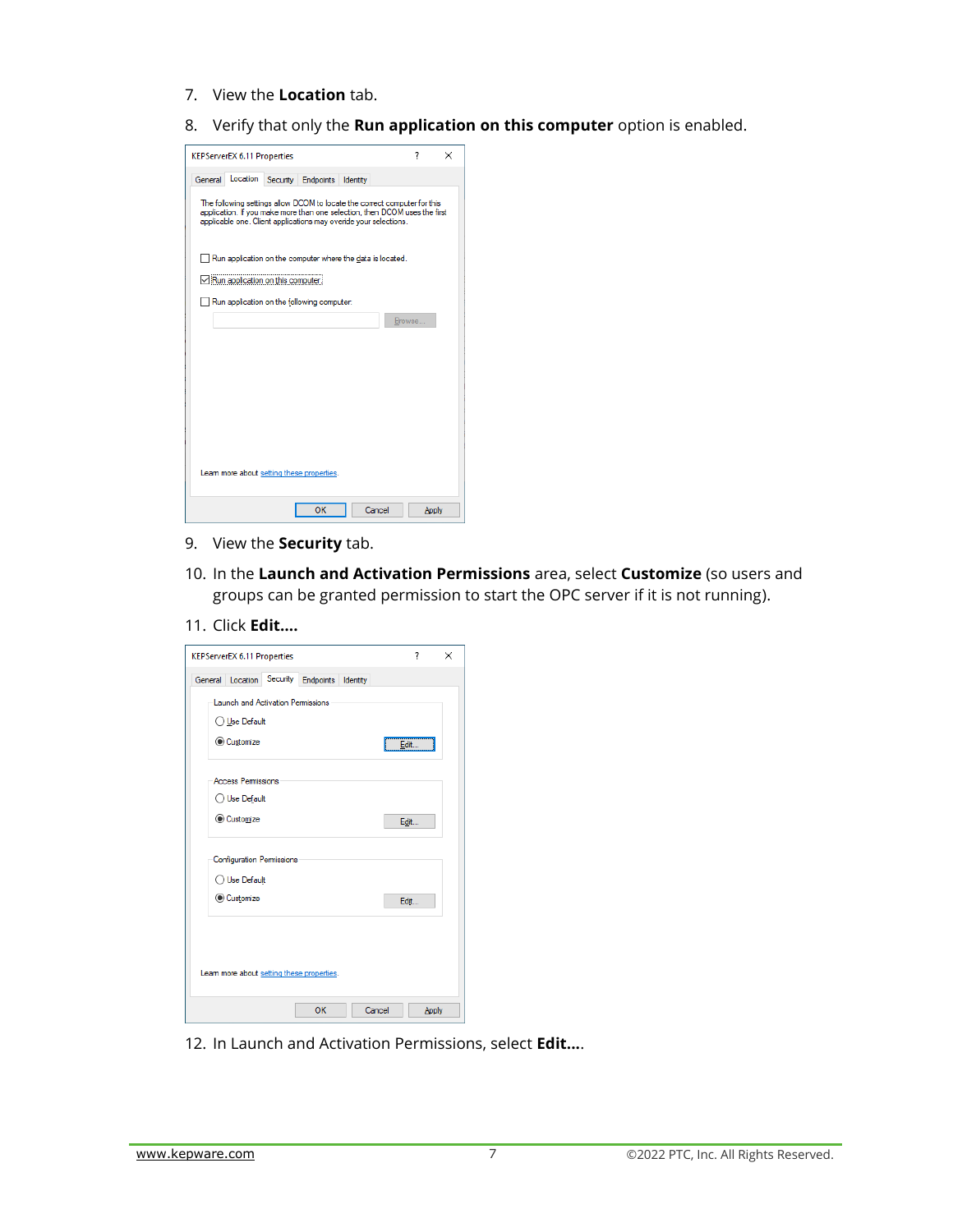13. In Object Types, select the desired object type.

| <b>Select Users or Groups</b>                                              |    |                    |
|----------------------------------------------------------------------------|----|--------------------|
| Select this object type:<br>Users, Groups, or Built-in security principals |    | Object Types       |
| From this location:<br><b>OPCSERVER</b>                                    |    | Locations          |
| Enter the object names to select (examples):                               |    |                    |
| OPCSERVER\OPCGroup                                                         |    | <b>Check Names</b> |
| Advanced                                                                   | OK | Cancel             |

- 14. In Locations, click the domain or the computer that contains the users or groups to be added, then click **OK**.
- 15. Type the name of the user or group in the window. To validate the user or group names being added, click **Check Names**.
- 16. After the account has been validated, click **OK**.
- 17. Select the new user or group.

| <b>Launch and Activation Permission</b><br>7<br>×                                           |              |        |  |  |  |  |
|---------------------------------------------------------------------------------------------|--------------|--------|--|--|--|--|
| Security                                                                                    |              |        |  |  |  |  |
| Group or user names:                                                                        |              |        |  |  |  |  |
| <b>SE SYSTEM</b>                                                                            |              |        |  |  |  |  |
| <b>OPCGroup (OPCSERVER\OPCGroup)</b><br><b>SZ</b> Administrators (OPCSERVER\Administrators) |              |        |  |  |  |  |
| <b>BZ INTERACTIVE</b>                                                                       |              |        |  |  |  |  |
|                                                                                             |              |        |  |  |  |  |
|                                                                                             |              |        |  |  |  |  |
|                                                                                             | Add          | Remove |  |  |  |  |
| Permissions for OPCGroup                                                                    | Allow        | Deny   |  |  |  |  |
| Local Launch                                                                                | $\checkmark$ |        |  |  |  |  |
| Remote Launch                                                                               | ✓            |        |  |  |  |  |
| <b>Local Activation</b>                                                                     | ✓            |        |  |  |  |  |
| <b>Remote Activation</b>                                                                    |              |        |  |  |  |  |
|                                                                                             |              |        |  |  |  |  |
|                                                                                             |              |        |  |  |  |  |
|                                                                                             |              |        |  |  |  |  |
|                                                                                             |              |        |  |  |  |  |
|                                                                                             | OK           | Cancel |  |  |  |  |

- 18. Enable the local and remote permissions for this user or group and click **OK**.
- 19. In the Access Permissions group, select **Customize** (so users and groups can be granted permissions to make calls to the OPC server, such as browsing for items, adding groups and items, or any other standard OPC call).
- 20. Click **Edit….**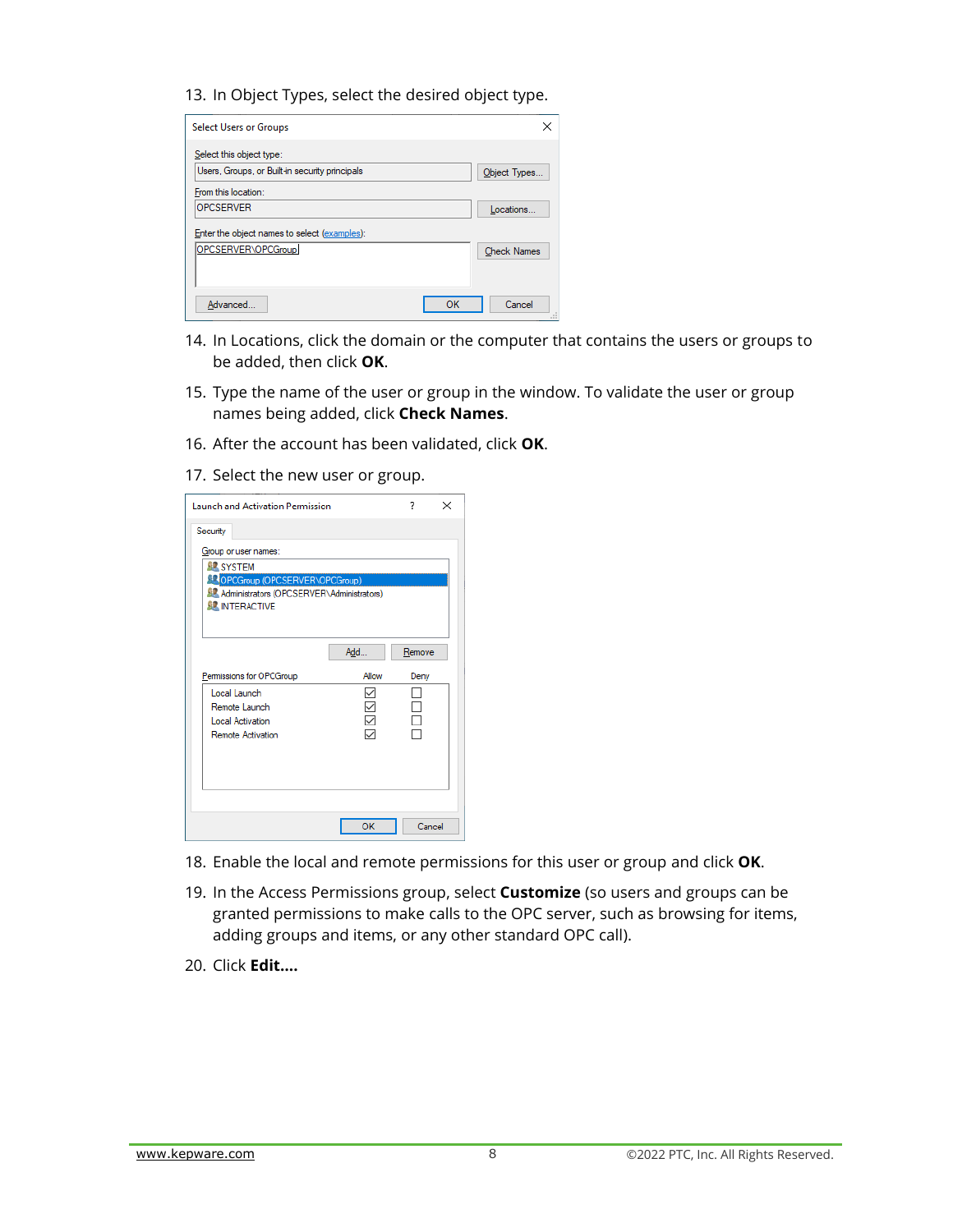| <b>KEPServerEX 6.11 Properties</b>           |    |        | 7     | $\times$ |
|----------------------------------------------|----|--------|-------|----------|
| General Location Security Endpoints Identity |    |        |       |          |
| Launch and Activation Permissions            |    |        |       |          |
| ◯ Use Default                                |    |        |       |          |
| Customize                                    |    |        | Edit  |          |
| <b>Access Permissions</b>                    |    |        |       |          |
| ◯ Use Default                                |    |        |       |          |
| Customize                                    |    |        | Edit  |          |
| <b>Configuration Permissions</b>             |    |        |       |          |
| ◯ Use Default                                |    |        |       |          |
| Customize                                    |    |        | Edit  |          |
|                                              |    |        |       |          |
|                                              |    |        |       |          |
| Learn more about setting these properties.   |    |        |       |          |
|                                              | OK | Cancel | Apply |          |

21. In Access Permissions, select **Edit…**.

22. In Object Types, select the desired object type.

| <b>Select Users or Groups</b>                                              |    |                    |
|----------------------------------------------------------------------------|----|--------------------|
| Select this object type:<br>Users, Groups, or Built-in security principals |    | Object Types       |
| From this location:<br><b>OPCSERVER</b>                                    |    | Locations          |
| Enter the object names to select (examples):                               |    |                    |
| OPCSERVER\OPCGroup                                                         |    | <b>Check Names</b> |
| Advanced                                                                   | OK | Cancel             |

- 23. In Locations, click the domain or the computer that contains the users or groups to be added, then click **OK**.
- 24. Type the name of the user or group in the window. To validate the user or group names being added, click **Check Names**.
- 25. After the account has been validated, click **OK**.
- 26. Select the new user or group.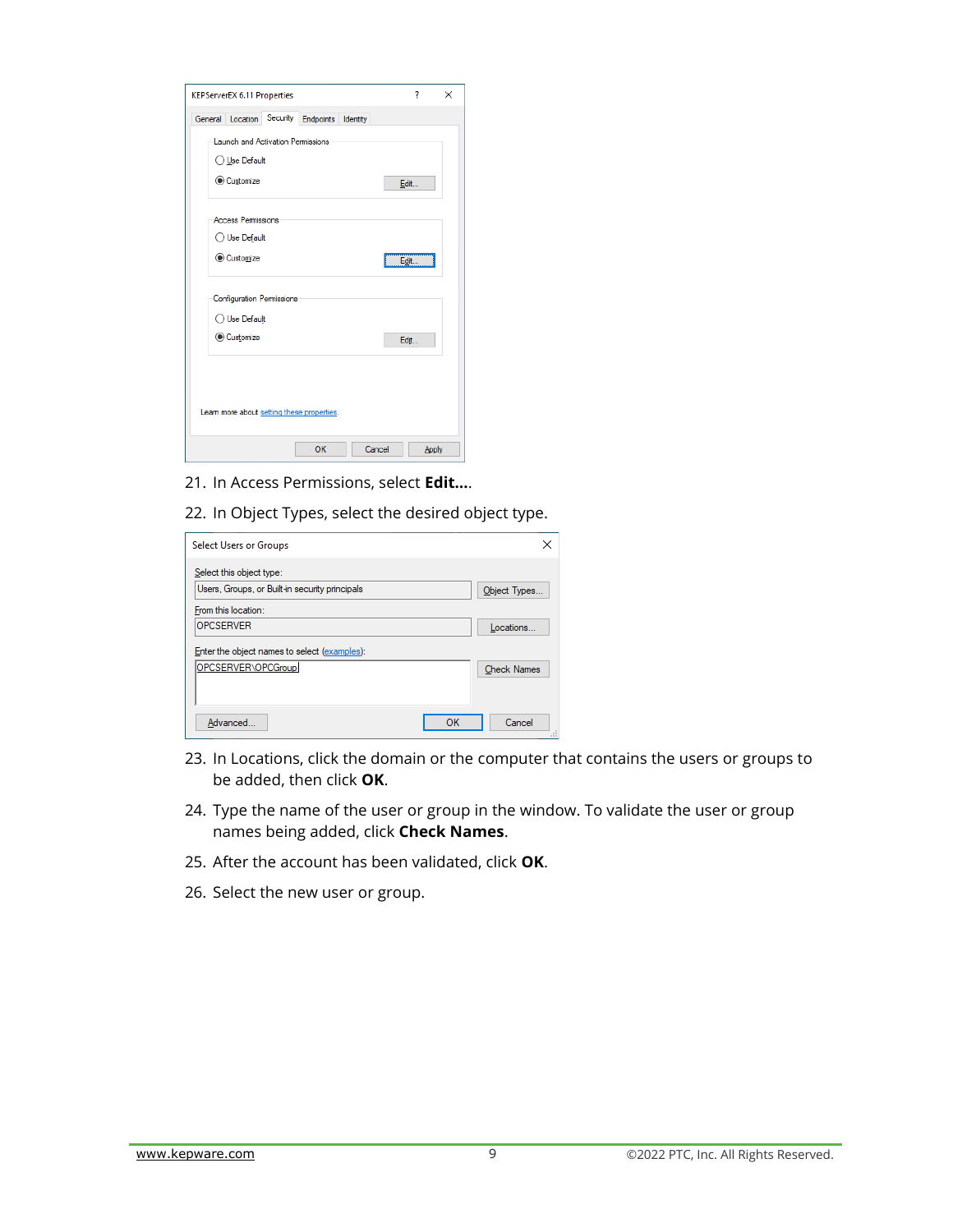| <b>Access Permission</b>                                                                                                           |              | ?              | × |
|------------------------------------------------------------------------------------------------------------------------------------|--------------|----------------|---|
| Security<br>Group or user names:<br><b>SE SYSTEM</b><br><b>COPCGroup (OPCSERVER\OPCGroup)</b><br><b>SP</b> Users (OPCSERVER\Users) |              |                |   |
| Permissions for OPCGroup                                                                                                           | Add<br>Allow | Remove<br>Deny |   |
| <b>Local Access</b><br>Remote Access                                                                                               |              |                |   |
|                                                                                                                                    | OK           | Cancel         |   |

- 27. Enable the local and remote permissions for this user or group.
- 28. Click **OK**.

#### <span id="page-11-0"></span>4.2 Configuring the System

- 1. Launch Component Services, which is part of the Microsoft Management Console. To view it directly, select **Start | Run** and type "dcomcnfg".
- 2. Under Console Root, expand Component Services and Computers.



- 3. Right-click on My Computer and select **Properties..**.
- 4. Select the **Default Properties** tab.
- 5. Verify that the **Enable Distributed COM on this computer** option is enabled.
- 6. Select **Packet Integrity** for the Default Authentication Level.
- 7. Select **Identify** for the Default Impersonation Level.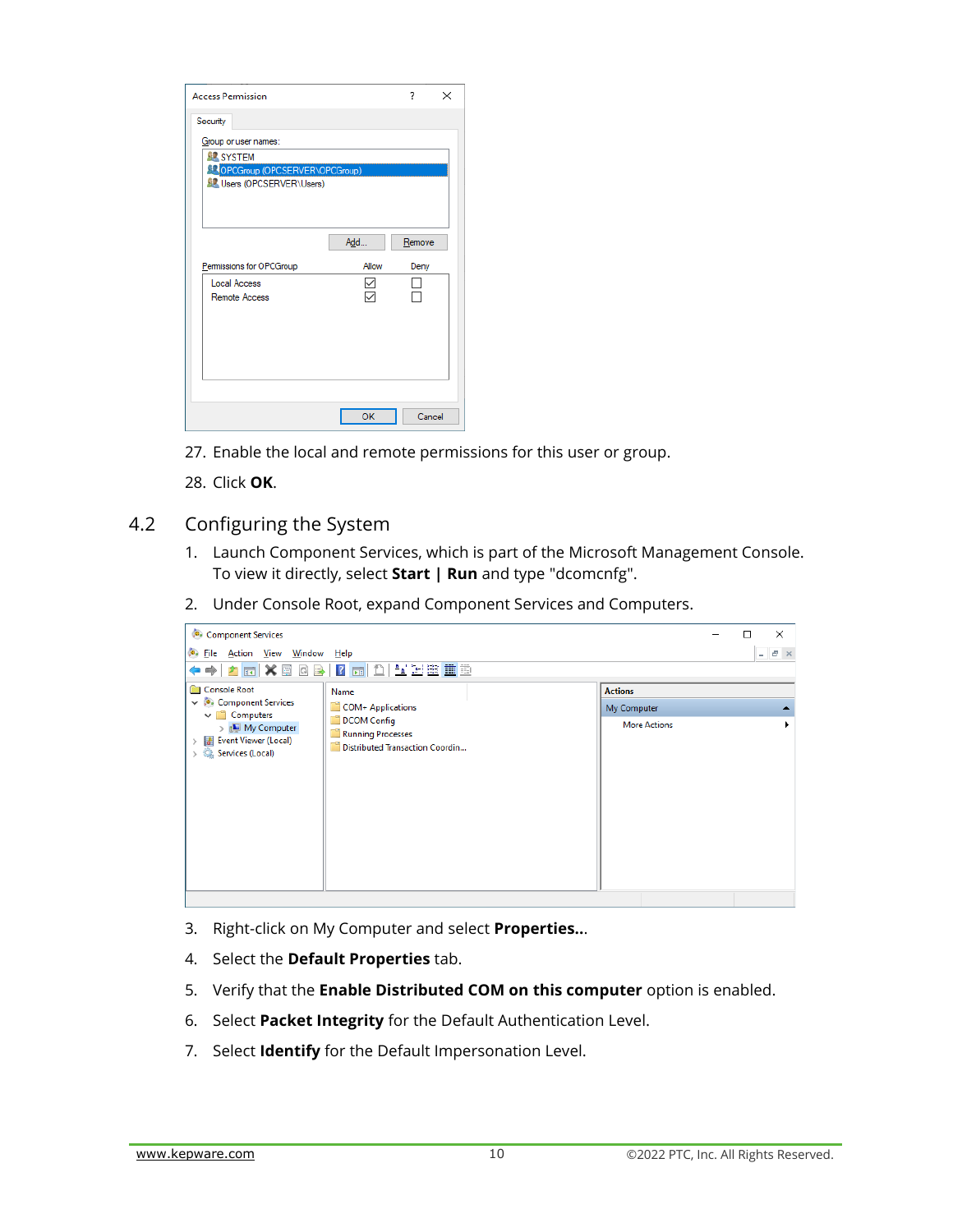| My Computer Properties                                                                                                                                                     |                                                    |  |                           | 7            | × |
|----------------------------------------------------------------------------------------------------------------------------------------------------------------------------|----------------------------------------------------|--|---------------------------|--------------|---|
| Default Protocols                                                                                                                                                          | <b>COM Security</b>                                |  |                           | <b>MSDTC</b> |   |
| General                                                                                                                                                                    | Options                                            |  | <b>Default Properties</b> |              |   |
| Enable Distributed COM on this computer                                                                                                                                    |                                                    |  |                           |              |   |
| Enable COM Internet Services on this computer                                                                                                                              |                                                    |  |                           |              |   |
| Default Distributed COM Communication Properties                                                                                                                           |                                                    |  |                           |              |   |
| The Authentication Level specifies security at the packet level.                                                                                                           |                                                    |  |                           |              |   |
| Default Authentication Level:                                                                                                                                              |                                                    |  |                           |              |   |
| Packet Integrity                                                                                                                                                           |                                                    |  |                           |              |   |
| The impersonation level specifies whether applications can determine<br>who is calling them, and whether the application can do operations<br>using the client's identity. |                                                    |  |                           |              |   |
| Default Impersonation Level:                                                                                                                                               |                                                    |  |                           |              |   |
| <b>Identify</b>                                                                                                                                                            |                                                    |  |                           |              |   |
| Security for reference tracking can be provided if authentication is used<br>and that the default impersonation level is not anonymous.                                    |                                                    |  |                           |              |   |
|                                                                                                                                                                            | Provide additional security for reference tracking |  |                           |              |   |
| Learn more about setting these properties.                                                                                                                                 |                                                    |  |                           |              |   |

- 8. Select the **COM Security** tab.
- 9. Select **Edit Limits** in the Access Permissions group.



10. Select the **ANONYMOUS LOGON** group account in the Group or user names list.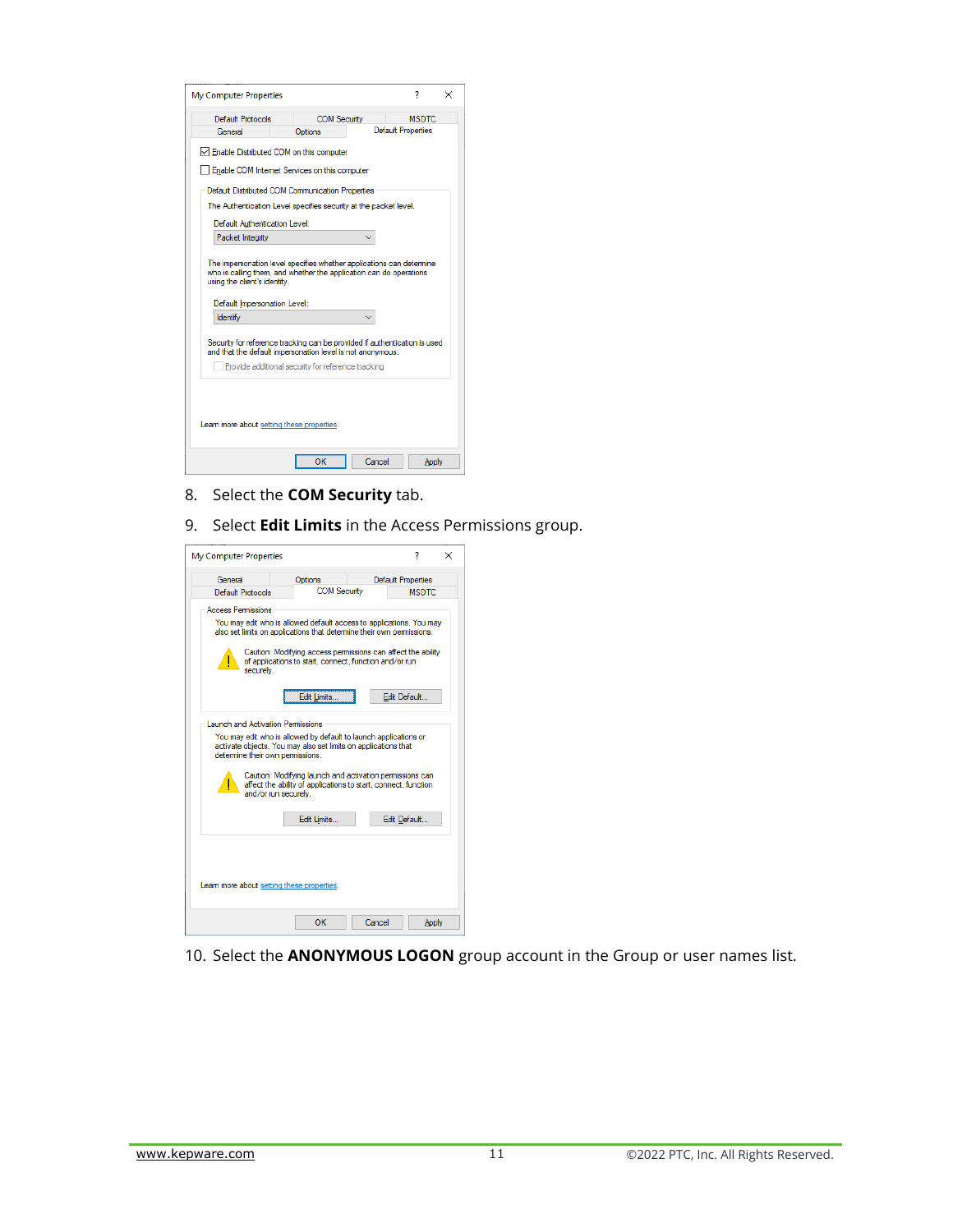| <b>Access Permission</b>                                                                    |       | 7      | $\times$ |
|---------------------------------------------------------------------------------------------|-------|--------|----------|
| Security Limits                                                                             |       |        |          |
| Group or user names:                                                                        |       |        |          |
| Everyone                                                                                    |       |        |          |
| <b>EM ALL APPLICATION PACKAGES</b><br>Be Performance Log Users (OPCSERVER\Performance Log U |       |        |          |
| <b>BL</b> Distributed COM Users (OPCSERVER\Distributed COM Use                              |       |        |          |
| <b>TRANONYMOUS LOGON</b>                                                                    |       |        |          |
|                                                                                             |       |        |          |
|                                                                                             | Add   | Remove |          |
| Permissions for ANONYMOUS<br><b>LOGON</b>                                                   | Allow | Deny   |          |
| Local Access                                                                                | ✓     |        |          |
| Remote Access                                                                               |       |        |          |
|                                                                                             |       |        |          |
|                                                                                             |       |        |          |
|                                                                                             |       |        |          |
|                                                                                             |       |        |          |
|                                                                                             |       |        |          |
|                                                                                             |       |        |          |
|                                                                                             | OK    | Cancel |          |

11. Enable the Local Access and Remote Access permissions for this group.

| My Computer Properties                                                                                                                                                                                                                     |                                                                                                                                           |  | 7                         | × |  |  |
|--------------------------------------------------------------------------------------------------------------------------------------------------------------------------------------------------------------------------------------------|-------------------------------------------------------------------------------------------------------------------------------------------|--|---------------------------|---|--|--|
| General                                                                                                                                                                                                                                    | Options                                                                                                                                   |  | <b>Default Properties</b> |   |  |  |
| Default Protocols                                                                                                                                                                                                                          | <b>COM Security</b>                                                                                                                       |  | <b>MSDTC</b>              |   |  |  |
| <b>Access Permissions</b>                                                                                                                                                                                                                  |                                                                                                                                           |  |                           |   |  |  |
| You may edit who is allowed default access to applications. You may<br>also set limits on applications that determine their own permissions.                                                                                               |                                                                                                                                           |  |                           |   |  |  |
| ŗ<br>securely.                                                                                                                                                                                                                             | Caution: Modifying access permissions can affect the ability<br>of applications to start, connect, function and/or run                    |  |                           |   |  |  |
|                                                                                                                                                                                                                                            | Edit Limits                                                                                                                               |  | Edit Default              |   |  |  |
| <b>Launch and Activation Permissions</b><br>You may edit who is allowed by default to launch applications or<br>activate objects. You may also set limits on applications that<br>determine their own permissions.<br>and/or run securely. | Caution: Modifving launch and activation permissions can<br>affect the ability of applications to start, connect, function<br>Edit Limits |  | Edit Default              |   |  |  |
| Leam more about setting these properties.<br>ОΚ<br>Cancel<br>Apply                                                                                                                                                                         |                                                                                                                                           |  |                           |   |  |  |
|                                                                                                                                                                                                                                            |                                                                                                                                           |  |                           |   |  |  |

- **Note:** OPCEnum overrides DCOM settings and opens accessibility to everyone. This step is required because applications are not permitted to perform this action without user interaction.
- 12. Click **OK** to return to COM Security.
- 13. In the Launch and Activation Permissions group, select **Edit Limits...**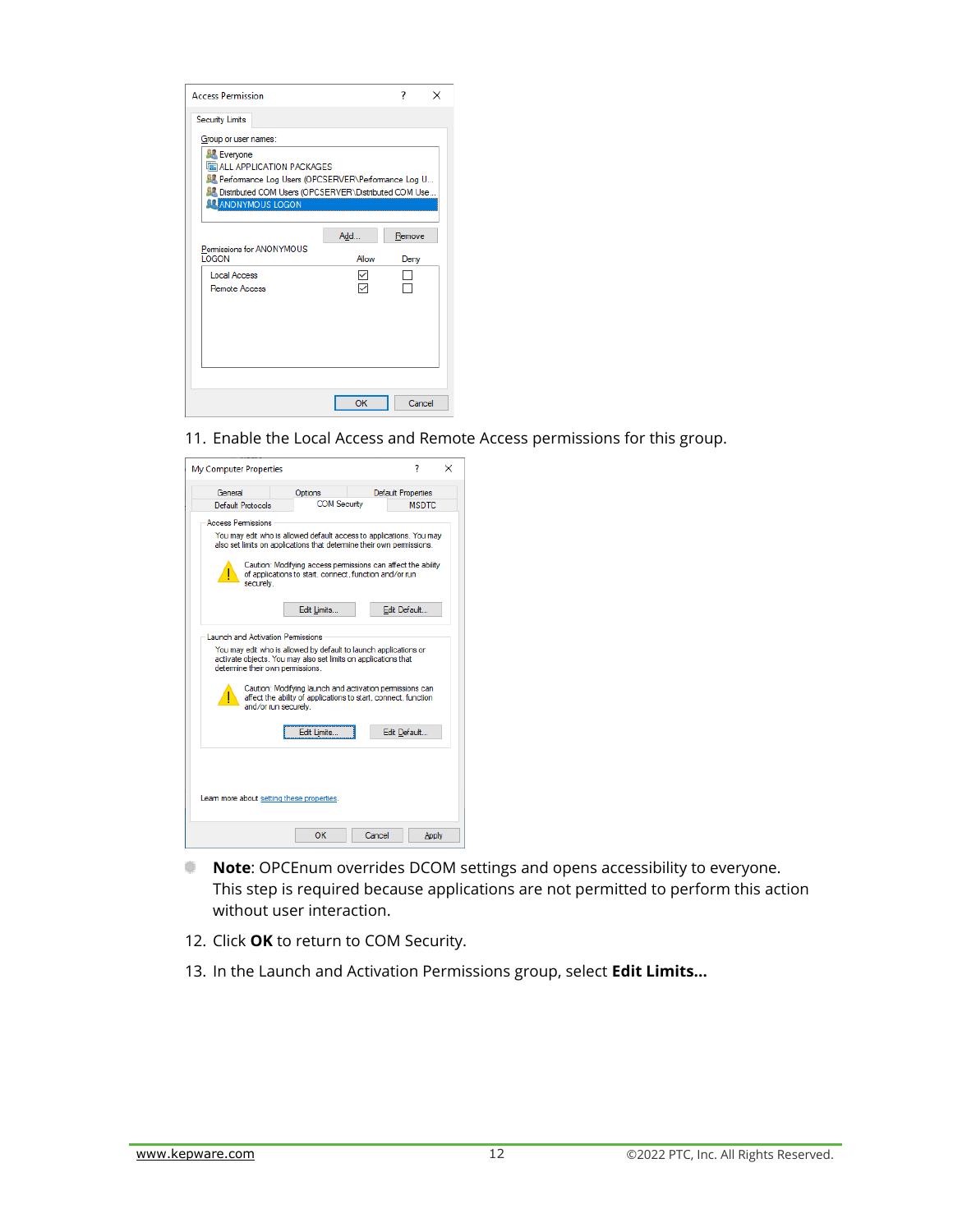| <b>Select Users or Groups</b>                  |    | ×                  |
|------------------------------------------------|----|--------------------|
| Select this object type:                       |    |                    |
| Users, Groups, or Built-in security principals |    | Object Types       |
| From this location:                            |    |                    |
| <b>OPCSERVER</b>                               |    | Locations          |
| Enter the object names to select (examples):   |    |                    |
| OPCSERVER\OPCGroup                             |    | <b>Check Names</b> |
|                                                |    |                    |
| Advanced                                       | OK | Cancel<br>u        |

- 14. In Launch and Activation Permissions, select **Add.**
- 15. In Object Types, select the desired object type.
- 16. In Locations, click the domain or the computer that contains the users or groups to be added and click **OK**.
- 17. Type the name of the user or group in the window. To validate the user or group names being added, click **Check Names**.
- 18. After the account has been validated, click **OK**.
- 19. Next, select the new user or group.

| <b>Launch and Activation Permission</b>                                                             |       | 7             | $\times$ |
|-----------------------------------------------------------------------------------------------------|-------|---------------|----------|
| <b>Security Limits</b>                                                                              |       |               |          |
| Group or user names:                                                                                |       |               |          |
| 显 Administrators (OPCSERVER\Administrators)<br>显 Performance Log Users (OPCSERVER\Performance Log L |       |               |          |
| <b>SZ</b> Distributed COM Users (OPCSERVER\Distributed COM Us                                       |       |               |          |
| <b>SE OPCGroup (OPCSERVER\OPCGroup)</b>                                                             |       |               |          |
| $\overline{\phantom{a}}$                                                                            |       | $\rightarrow$ |          |
|                                                                                                     | Add   | Remove        |          |
| Permissions for OPCGroup                                                                            | Allow | Deny          |          |
| Local Launch                                                                                        |       |               |          |
| Remote Launch                                                                                       |       |               |          |
| Local Activation<br>Remote Activation                                                               |       |               |          |
|                                                                                                     |       |               |          |
|                                                                                                     |       |               |          |
|                                                                                                     |       |               |          |
|                                                                                                     |       |               |          |
|                                                                                                     |       |               |          |
|                                                                                                     | OK    | Cancel        |          |

- 20. Enable the local and remote permissions for this user or group.
- 21. Click **OK** to close the My Computer properties window.

#### <span id="page-14-0"></span>4.3 Applying Changes

<span id="page-14-1"></span>After DCOM settings have been modified, the changes may not be applied immediately. Some operating systems require a reboot for DCOM changes to take effect.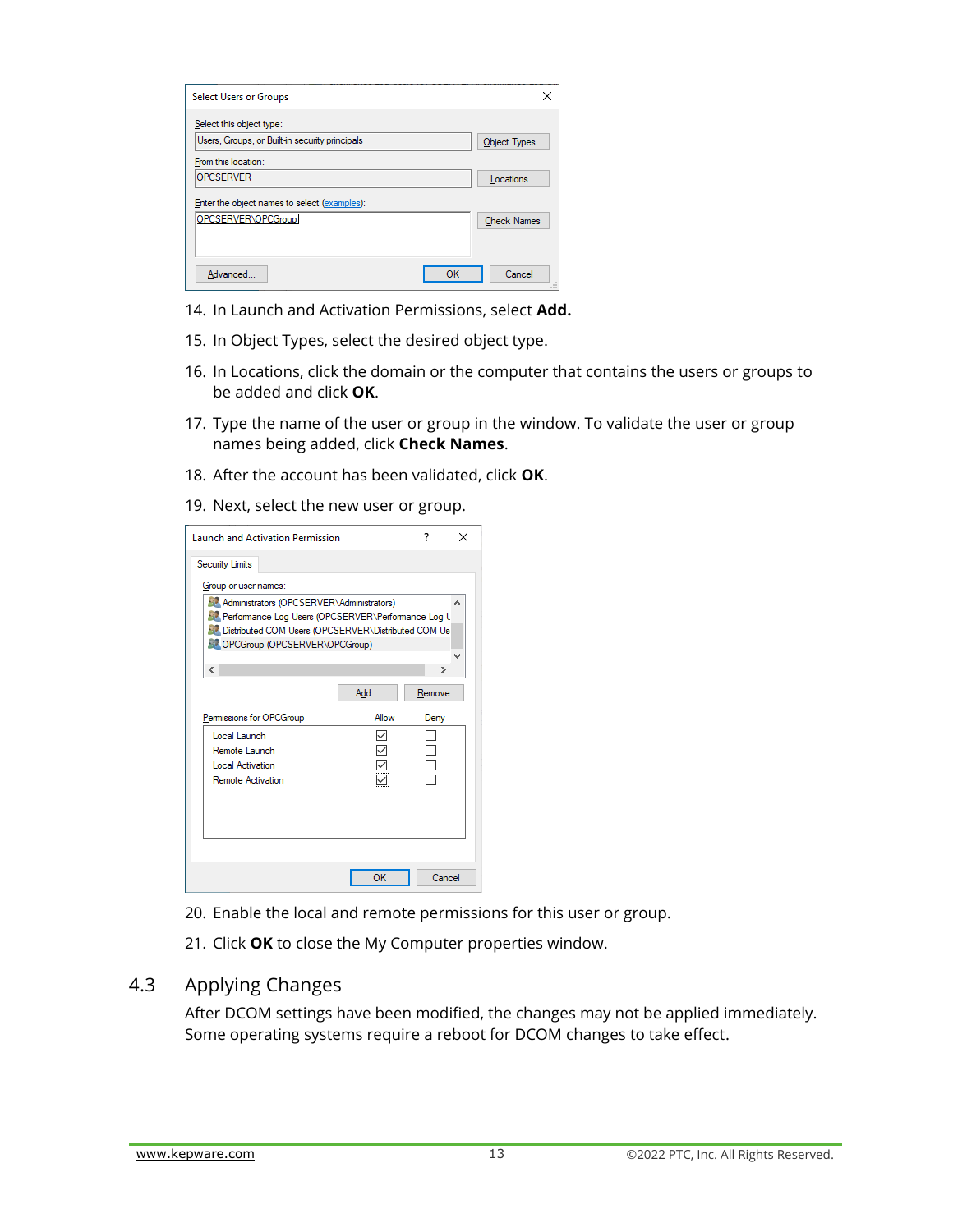## **5. Firewalls**

It may be easier to turn off any firewalls that may be running on both the client and server machine while configuring DCOM. Once a connection has been successfully established, it is recommended that the firewall security is restored and the correct exceptions are added.

#### <span id="page-15-0"></span>5.1 Server-Side Exceptions

1. To launch the Windows Firewall, select **Start | Run** and type "firewall.cpl".



- 2. Verify that the firewall is enabled. If needed, select **Turn Windows Defender Firewall** on or off and customize as needed.
- 3. Add **TCP Port 135** to the firewall and allow the connection.

| New Inbound Rule Wizard                                     |                                                                  |                             | X |  |  |
|-------------------------------------------------------------|------------------------------------------------------------------|-----------------------------|---|--|--|
| <b>Protocol and Ports</b>                                   |                                                                  |                             |   |  |  |
| Specify the protocols and ports to which this rule applies. |                                                                  |                             |   |  |  |
| Steps:                                                      |                                                                  |                             |   |  |  |
| <b>a</b> Rule Type                                          | Does this rule apply to TCP or UDP?                              |                             |   |  |  |
| <b>Protocol and Ports</b>                                   | $\odot$ TCP                                                      |                             |   |  |  |
| Action<br>۵                                                 | $\bigcirc$ UDP                                                   |                             |   |  |  |
| Profile                                                     |                                                                  |                             |   |  |  |
| <b>a</b> Name                                               | Does this rule apply to all local ports or specific local ports? |                             |   |  |  |
|                                                             | O All local ports                                                |                             |   |  |  |
|                                                             | Specific local ports:                                            | 135                         |   |  |  |
|                                                             |                                                                  | Example: 80, 443, 5000-5010 |   |  |  |
|                                                             |                                                                  |                             |   |  |  |
|                                                             |                                                                  |                             |   |  |  |
|                                                             |                                                                  |                             |   |  |  |
|                                                             |                                                                  |                             |   |  |  |
|                                                             |                                                                  |                             |   |  |  |
|                                                             |                                                                  |                             |   |  |  |
|                                                             |                                                                  |                             |   |  |  |
|                                                             |                                                                  |                             |   |  |  |
|                                                             |                                                                  |                             |   |  |  |
|                                                             |                                                                  | Cancel<br>$Back$<br>Next    |   |  |  |
|                                                             |                                                                  |                             |   |  |  |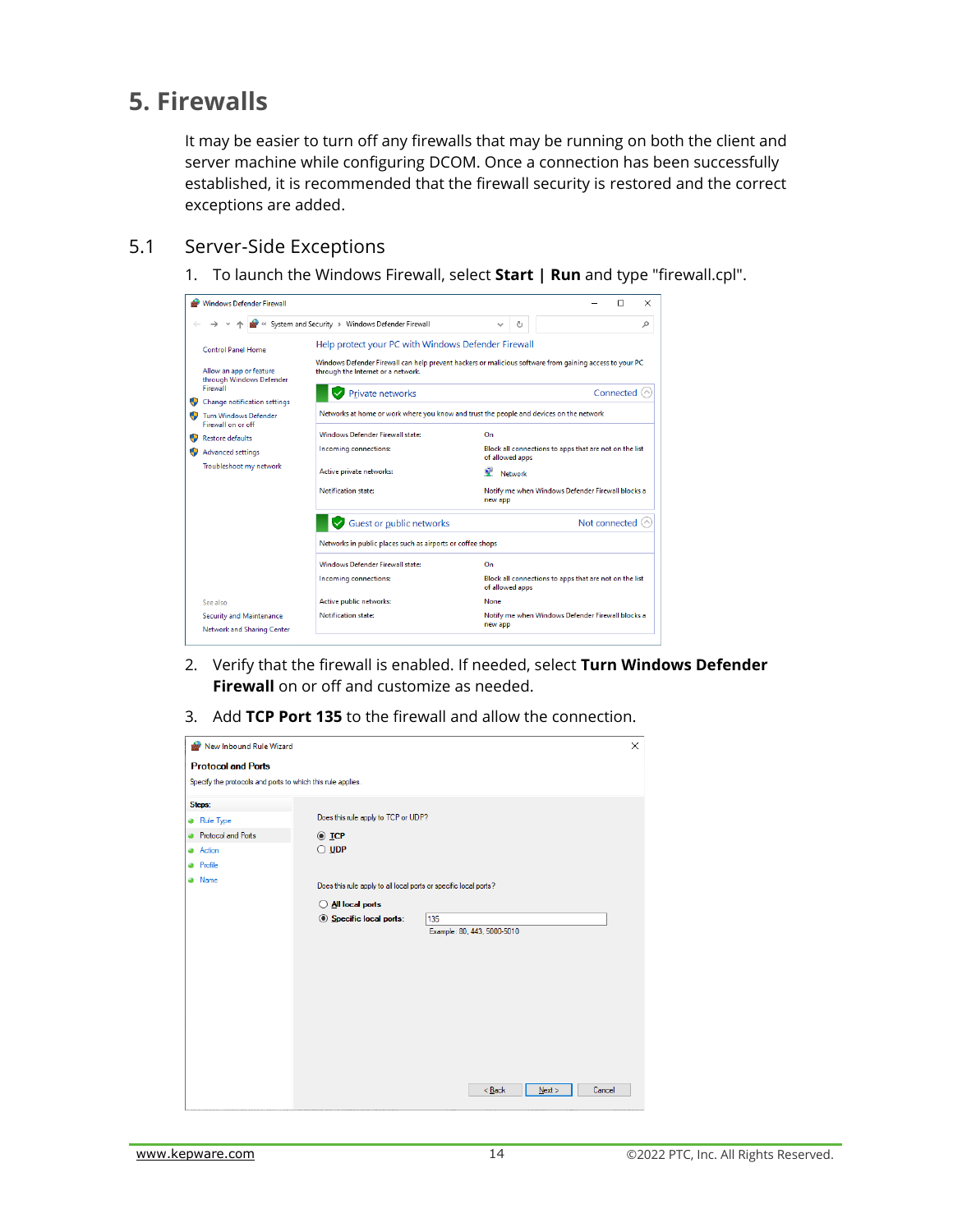4. Add **OPCEnum** to the firewall and allow the connection.

| New Inbound Rule Wizard                                                                  |   |                           |                                                                                   |          |      |        | $\times$ |
|------------------------------------------------------------------------------------------|---|---------------------------|-----------------------------------------------------------------------------------|----------|------|--------|----------|
| Program                                                                                  |   |                           |                                                                                   |          |      |        |          |
| Specify the full program path and executable name of the program that this rule matches. |   |                           |                                                                                   |          |      |        |          |
| Steps:                                                                                   |   |                           |                                                                                   |          |      |        |          |
| <b>Rule Type</b>                                                                         |   |                           | Does this rule apply to all programs or a specific program?                       |          |      |        |          |
| Program                                                                                  |   |                           |                                                                                   |          |      |        |          |
| Action                                                                                   | Ω | All programs              |                                                                                   |          |      |        |          |
| <b>Profile</b>                                                                           |   |                           | Rule applies to all connections on the computer that match other rule properties. |          |      |        |          |
| • Name                                                                                   |   | <b>Ihis program path:</b> |                                                                                   |          |      |        |          |
|                                                                                          |   |                           | %SystemRoot%\SysWOW64\OpcEnum.exe                                                 |          |      | Browse |          |
|                                                                                          |   | Example:                  | c:\path\program.exe<br>%ProgramFiles%\browser\browser.exe                         |          |      |        |          |
|                                                                                          |   |                           |                                                                                   |          |      |        |          |
|                                                                                          |   |                           |                                                                                   |          |      |        |          |
|                                                                                          |   |                           |                                                                                   |          |      |        |          |
|                                                                                          |   |                           |                                                                                   |          |      |        |          |
|                                                                                          |   |                           |                                                                                   |          |      |        |          |
|                                                                                          |   |                           |                                                                                   |          |      |        |          |
|                                                                                          |   |                           |                                                                                   |          |      |        |          |
|                                                                                          |   |                           |                                                                                   |          |      |        |          |
|                                                                                          |   |                           |                                                                                   |          |      |        |          |
|                                                                                          |   |                           |                                                                                   |          |      |        |          |
|                                                                                          |   |                           |                                                                                   | $<$ Back | Next | Cancel |          |
|                                                                                          |   |                           |                                                                                   |          |      |        |          |

5. Add the server application executable to the firewall and allow the connection.

<span id="page-16-0"></span>

| New Inbound Rule Wizard<br>× |                                                                         |   |                                                                                                   |  |  |
|------------------------------|-------------------------------------------------------------------------|---|---------------------------------------------------------------------------------------------------|--|--|
|                              | Program                                                                 |   |                                                                                                   |  |  |
|                              |                                                                         |   | Specify the full program path and executable name of the program that this rule matches.          |  |  |
|                              | Steps:                                                                  |   |                                                                                                   |  |  |
|                              | Rule Type                                                               |   | Does this rule apply to all programs or a specific program?                                       |  |  |
|                              | <b>Program</b>                                                          |   |                                                                                                   |  |  |
|                              | Action                                                                  | Ω | All programs<br>Rule applies to all connections on the computer that match other rule properties. |  |  |
|                              | <b>Profile</b>                                                          |   |                                                                                                   |  |  |
|                              | <b>Name</b>                                                             |   | <b>Ihis program path:</b>                                                                         |  |  |
|                              | %ProgramFiles% (x86)\Kepware\KEPServerEX 6\server_runtime.exe<br>Browse |   |                                                                                                   |  |  |
|                              |                                                                         |   | Example:<br>c:\path\program.exe                                                                   |  |  |
|                              |                                                                         |   | %ProgramFiles%\browser\browser.exe                                                                |  |  |
|                              |                                                                         |   |                                                                                                   |  |  |
|                              |                                                                         |   |                                                                                                   |  |  |
|                              |                                                                         |   |                                                                                                   |  |  |
|                              |                                                                         |   |                                                                                                   |  |  |
|                              |                                                                         |   |                                                                                                   |  |  |
|                              |                                                                         |   |                                                                                                   |  |  |
|                              |                                                                         |   |                                                                                                   |  |  |
|                              |                                                                         |   |                                                                                                   |  |  |
|                              |                                                                         |   |                                                                                                   |  |  |
|                              |                                                                         |   | $<$ Back<br>Cancel<br>Next                                                                        |  |  |
|                              |                                                                         |   |                                                                                                   |  |  |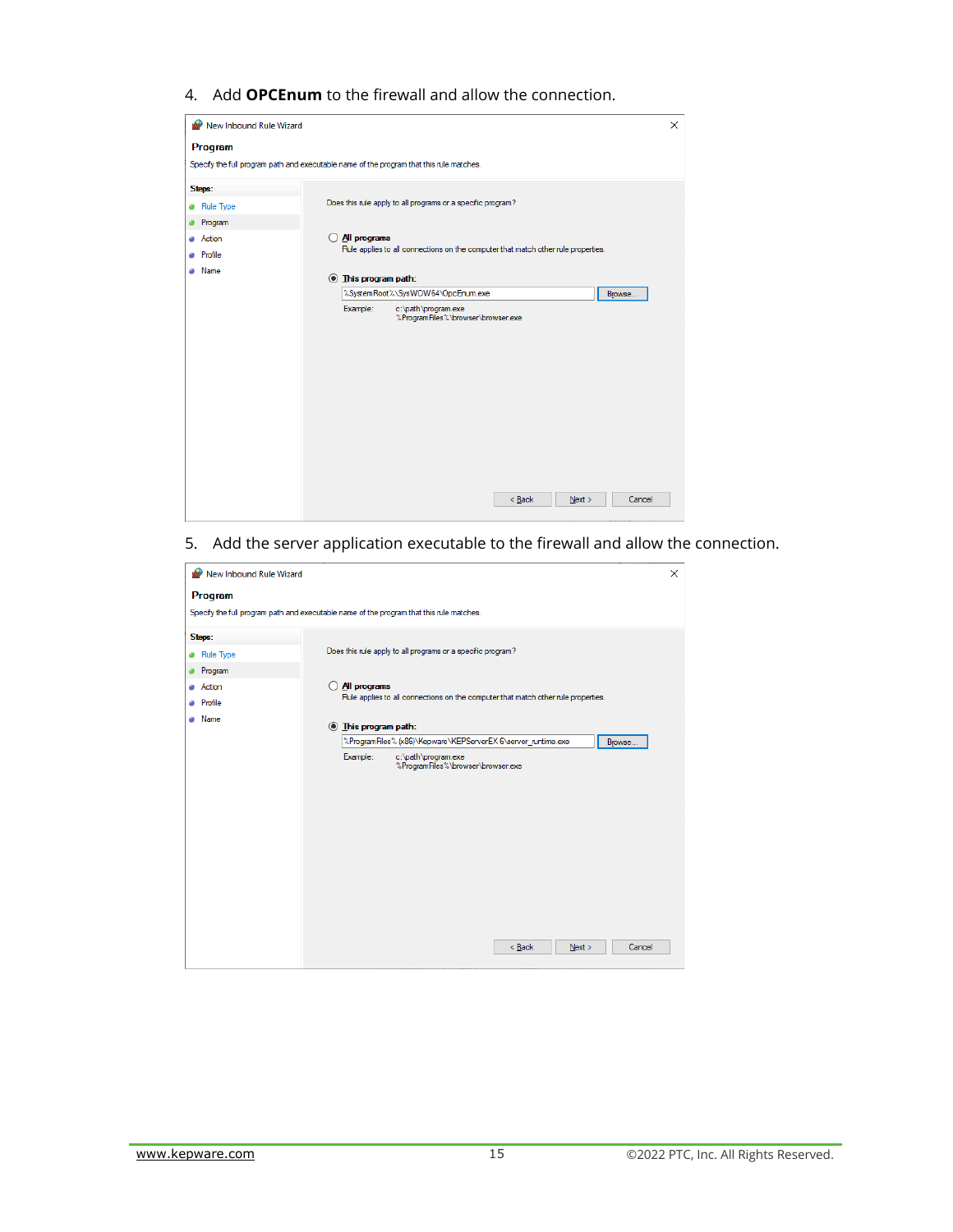#### 5.2 Client-Side Exceptions

1. To launch the Windows Firewall, select **Start | Run** and type "firewall.cpl".



- 2. Verify that the firewall is enabled. If needed, select **Turn Windows Defender Firewall on or off** and customize as needed.
- 3. Add 135 as the **Specific local ports** to the firewall and allow the connection.

|   | X<br>New Inbound Rule Wizard                                |                                                                  |                             |                |  |  |  |  |  |  |
|---|-------------------------------------------------------------|------------------------------------------------------------------|-----------------------------|----------------|--|--|--|--|--|--|
|   | <b>Protocol and Ports</b>                                   |                                                                  |                             |                |  |  |  |  |  |  |
|   | Specify the protocols and ports to which this rule applies. |                                                                  |                             |                |  |  |  |  |  |  |
|   | Steps:                                                      |                                                                  |                             |                |  |  |  |  |  |  |
|   | <b>a</b> Rule Type                                          | Does this rule apply to TCP or UDP?                              |                             |                |  |  |  |  |  |  |
| ۵ | Protocol and Ports                                          | $\odot$ TCP                                                      |                             |                |  |  |  |  |  |  |
|   | <b>Action</b>                                               | $\bigcirc$ udp                                                   |                             |                |  |  |  |  |  |  |
|   | <b>Profile</b>                                              |                                                                  |                             |                |  |  |  |  |  |  |
|   | <b>a</b> Name                                               | Does this rule apply to all local ports or specific local ports? |                             |                |  |  |  |  |  |  |
|   |                                                             | All local ports                                                  |                             |                |  |  |  |  |  |  |
|   |                                                             | Specific local ports:                                            | 135                         |                |  |  |  |  |  |  |
|   |                                                             |                                                                  | Example: 80, 443, 5000-5010 |                |  |  |  |  |  |  |
|   |                                                             |                                                                  |                             |                |  |  |  |  |  |  |
|   |                                                             |                                                                  |                             |                |  |  |  |  |  |  |
|   |                                                             |                                                                  |                             |                |  |  |  |  |  |  |
|   |                                                             |                                                                  |                             |                |  |  |  |  |  |  |
|   |                                                             |                                                                  |                             |                |  |  |  |  |  |  |
|   |                                                             |                                                                  |                             |                |  |  |  |  |  |  |
|   |                                                             |                                                                  |                             |                |  |  |  |  |  |  |
|   |                                                             |                                                                  |                             |                |  |  |  |  |  |  |
|   |                                                             |                                                                  |                             |                |  |  |  |  |  |  |
|   |                                                             |                                                                  | $Back$                      | Cancel<br>Next |  |  |  |  |  |  |
|   |                                                             |                                                                  |                             |                |  |  |  |  |  |  |

4. Add the client application to the firewall and allow the connection. In this example, the client is the OPC DA Client driver running within the Runtime service.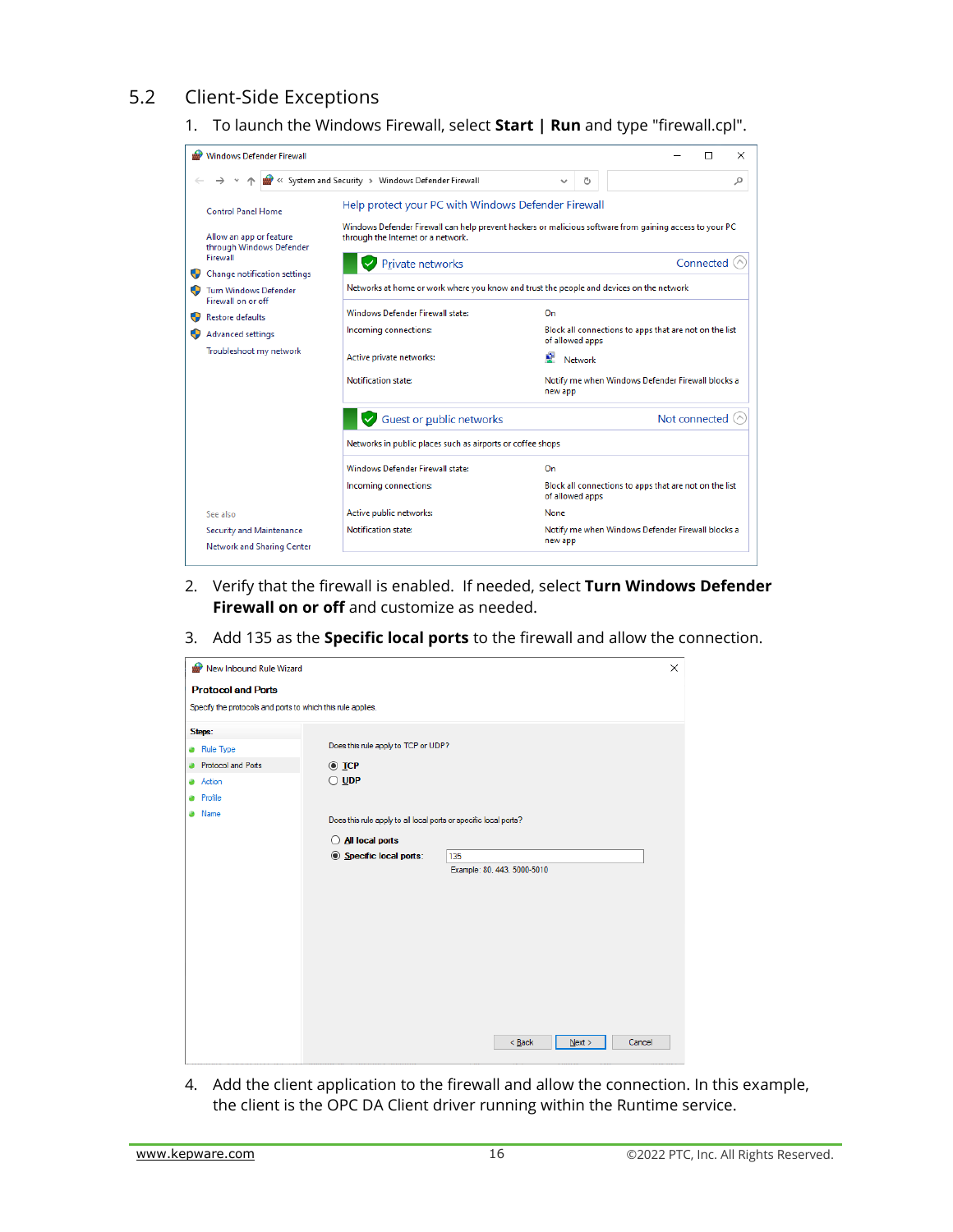| New Inbound Rule Wizard |                                                                                          | $\times$ |  |
|-------------------------|------------------------------------------------------------------------------------------|----------|--|
| Program                 |                                                                                          |          |  |
|                         | Specify the full program path and executable name of the program that this rule matches. |          |  |
| Steps:                  |                                                                                          |          |  |
| <b>a</b> Rule Type      | Does this rule apply to all programs or a specific program?                              |          |  |
| Program                 |                                                                                          |          |  |
| <b>Action</b>           | $\bigcirc$ All programs                                                                  |          |  |
| Profile                 | Rule applies to all connections on the computer that match other rule properties.        |          |  |
| Name                    | <b>Ihis program path:</b>                                                                |          |  |
|                         | %ProgramFiles% (x86)\Kepware\KEPServerEX 6\server_runtime.exe<br>Browse                  |          |  |
|                         | Example:<br>c:\path\program.exe                                                          |          |  |
|                         | %ProgramFiles%\browser\browser.exe                                                       |          |  |
|                         |                                                                                          |          |  |
|                         |                                                                                          |          |  |
|                         |                                                                                          |          |  |
|                         |                                                                                          |          |  |
|                         |                                                                                          |          |  |
|                         |                                                                                          |          |  |
|                         |                                                                                          |          |  |
|                         |                                                                                          |          |  |
|                         |                                                                                          |          |  |
|                         |                                                                                          |          |  |
|                         |                                                                                          |          |  |
|                         |                                                                                          |          |  |
|                         | < Back<br>Cancel<br>Next                                                                 |          |  |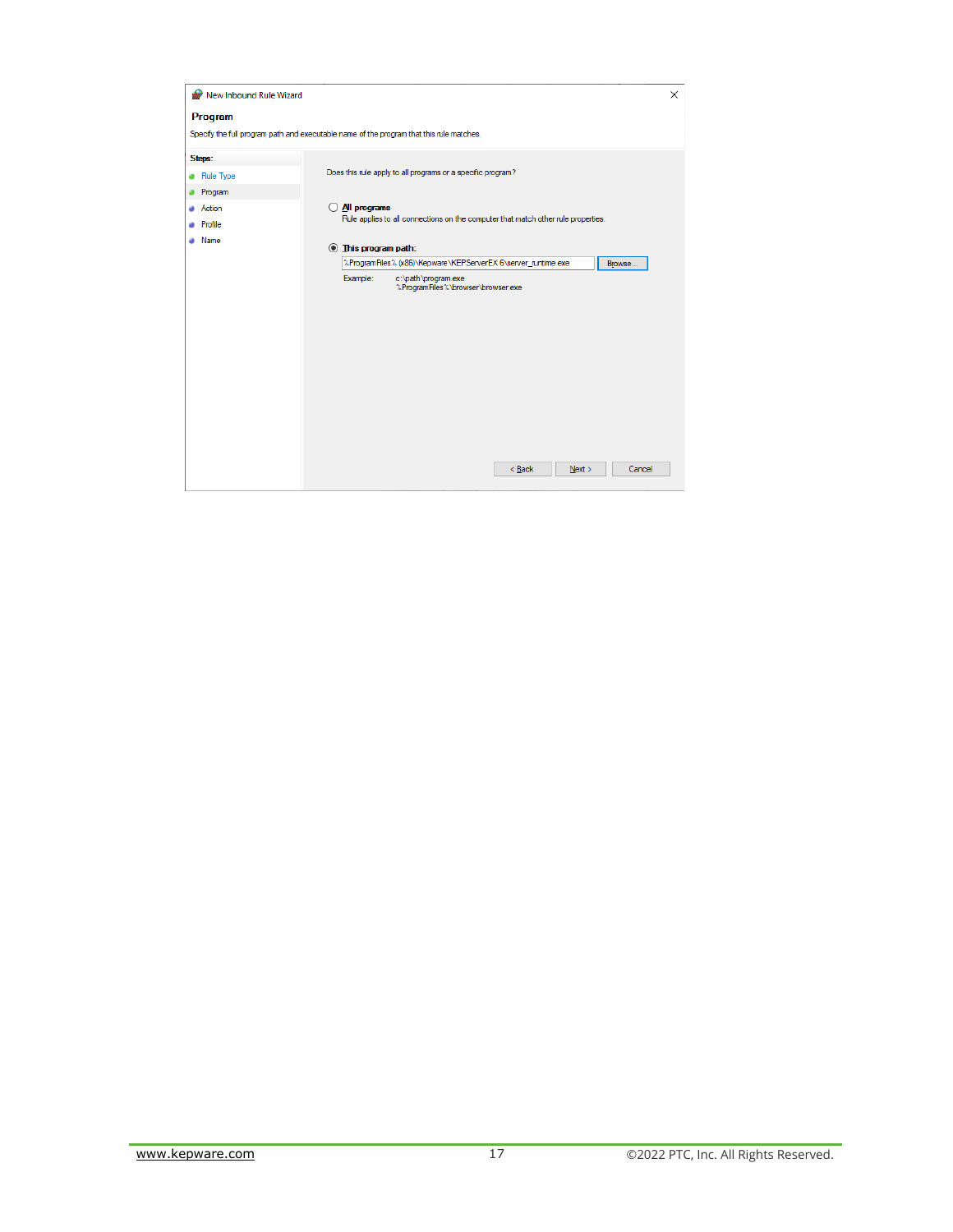## <span id="page-19-0"></span>**6. Network Discovery (Optional)**

The Network Discovery setting allows or prevents the computer to detect or be detected by other computers on the network. OPC clients might not be able to browse for the server depending on how Network Discovery is configured. If the OPC server's ProgID is known and can be manually entered into the client application, browsing is not necessary and often not configured.

- 1. Click **Start | Control Panel | Network and Internet | Network and Sharing Center | Advanced sharing settings**.
- 2. Under the Network Discovery section, select the radio button to **Turn on network discovery**.
- 3. Click **Save changes**.

| • Advanced sharing settings<br>п                                                                                                                                                                                                                                                                                                                                                                                                                                                                                                                                                                                                                                                                                                                                          |  |   |  |  |  |
|---------------------------------------------------------------------------------------------------------------------------------------------------------------------------------------------------------------------------------------------------------------------------------------------------------------------------------------------------------------------------------------------------------------------------------------------------------------------------------------------------------------------------------------------------------------------------------------------------------------------------------------------------------------------------------------------------------------------------------------------------------------------------|--|---|--|--|--|
| ↑ • << Networ > Advanced sharing settings<br>Ō                                                                                                                                                                                                                                                                                                                                                                                                                                                                                                                                                                                                                                                                                                                            |  | Ω |  |  |  |
| Change sharing options for different network profiles<br>Windows creates a separate network profile for each network you use. You can choose specific options for<br>each profile.<br>Private (current profile)<br>the control of the control of the control of the control of the control of the control of the control of the control of the control of the control of the control of the control of the control of the control of the control<br>the control of the control of the control of the control of the<br>Network discovery<br>When network discovery is on, this computer can see other network computers and devices and is<br>visible to other network computers.<br>Turn on network discovery<br>○ Turn on automatic setup of network connected devices. |  |   |  |  |  |
| ◯ Turn off network discovery<br>File and printer sharing<br>When file and printer sharing is on, files and printers that you have shared from this computer can<br>be accessed by people on the network.<br>Turn on file and printer sharing                                                                                                                                                                                                                                                                                                                                                                                                                                                                                                                              |  |   |  |  |  |
| ◯ Turn off file and printer sharing<br><b>Guest or Public</b><br><b>All Networks</b>                                                                                                                                                                                                                                                                                                                                                                                                                                                                                                                                                                                                                                                                                      |  |   |  |  |  |
| Save changes<br>Cancel                                                                                                                                                                                                                                                                                                                                                                                                                                                                                                                                                                                                                                                                                                                                                    |  |   |  |  |  |

<span id="page-19-1"></span>and a **Note**: Network Discovery may also require additional firewall configuration as well as additional configuration to some of the required services, such as Function Discovery Provider Host, Function Discovery Resource Publication, SSDP Discovery, and UPnP Device Host.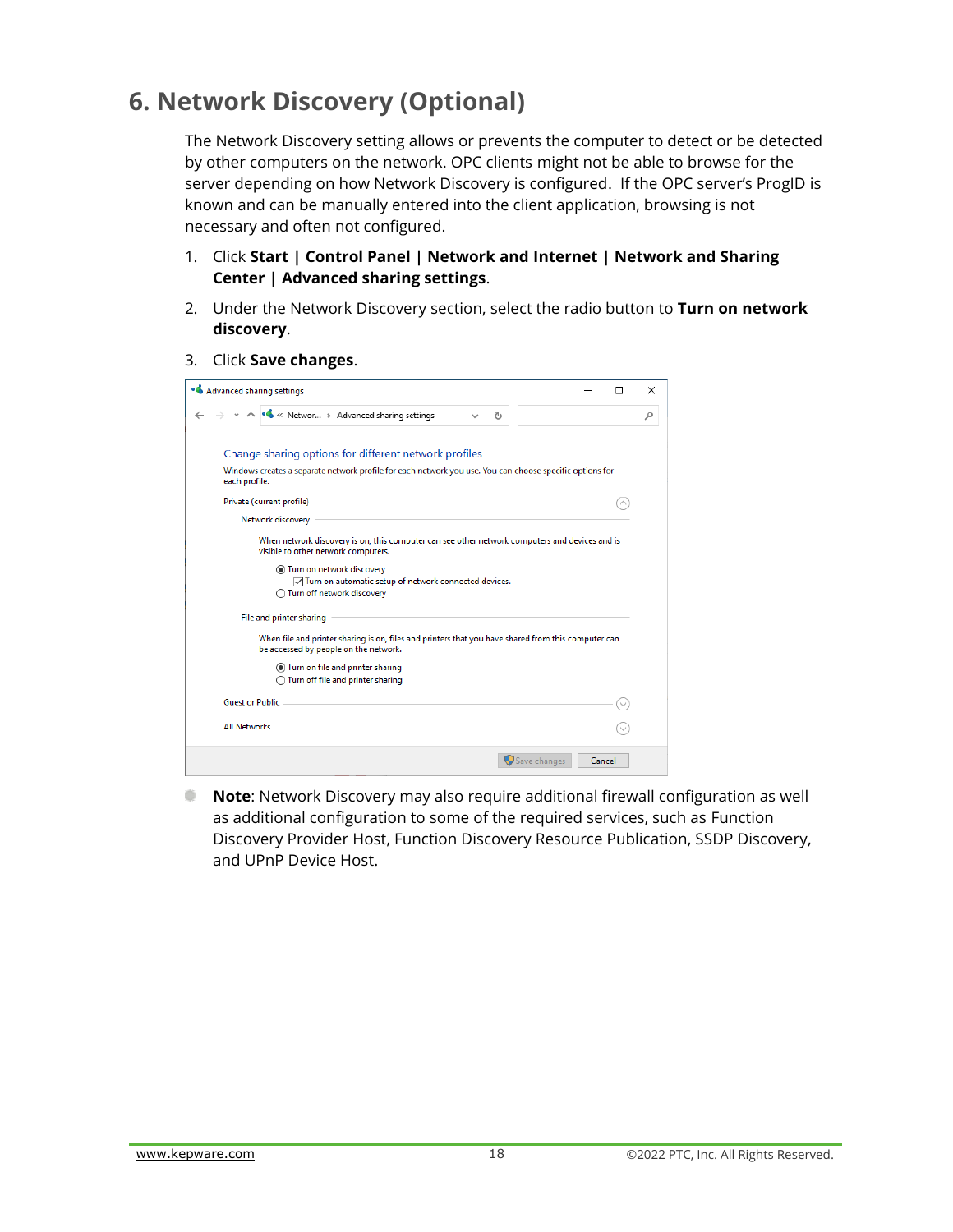## **7. Local Security Policies**

When computers involved in the remote connection are part of a workgroup, it may be necessary to edit the Local Security Policy. This should only be done if it is necessary. In most cases, the server computer may require changes to the authentication model whereas the client computer needs to have access to browse for servers.

#### <span id="page-20-0"></span>7.1 Server-Side Policies

This setting determines how local users are authenticated. When the setting is set to **Classic**, remote logons use the same level of access that is set for the local account given that it has the same username and password. The Sharing and Security Model may need to be set to **Classic** on the server computer only.

- 1. Launch Local Security Policy, which is part of the Microsoft Management Console. To view it directly, select **Start | Run** and type "secpol.msc".
- 2. Under Security Settings, expand Local Policies.
- 3. Select **Security Options**.
- 4. In the list, right-click on Network access: Sharing and security model for local accounts and select **Properties…**.



- 5. Choose **Classic – local users authenticate as themselves**.
- 6. Click **OK**.
- <span id="page-20-1"></span>**Note**: An error code (HR=80070005) is returned to the client when attempting to add items if this is required.